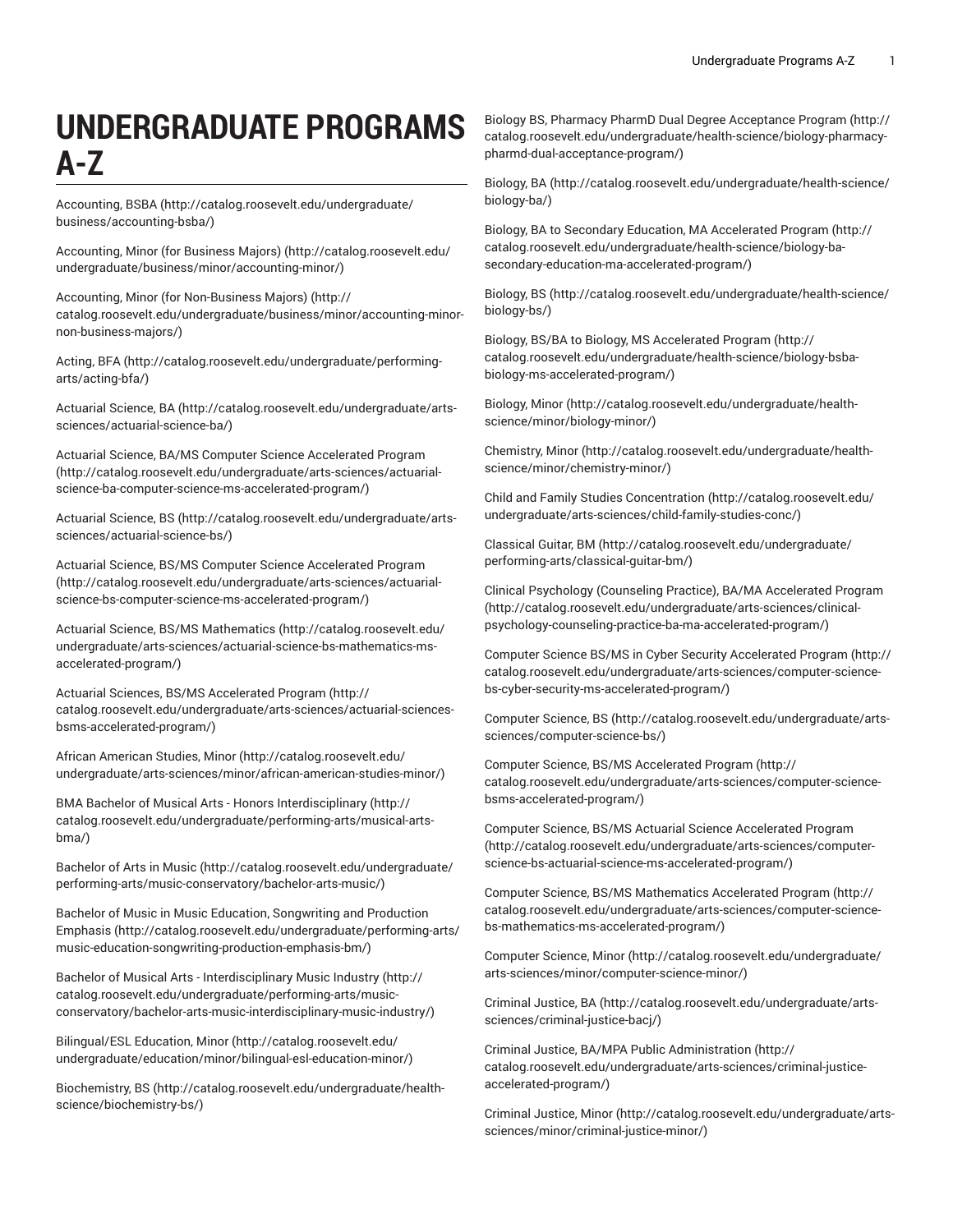Cyber Security Information Assurance, BS/MS [Accelerated](http://catalog.roosevelt.edu/undergraduate/arts-sciences/cyber-security-information-assurance-bs-cyber-security-information-assurance-ms-accelerated-program/) Program ([http://catalog.roosevelt.edu/undergraduate/arts-sciences/cyber](http://catalog.roosevelt.edu/undergraduate/arts-sciences/cyber-security-information-assurance-bs-cyber-security-information-assurance-ms-accelerated-program/)[security-information-assurance-bs-cyber-security-information-assurance](http://catalog.roosevelt.edu/undergraduate/arts-sciences/cyber-security-information-assurance-bs-cyber-security-information-assurance-ms-accelerated-program/)[ms-accelerated-program/](http://catalog.roosevelt.edu/undergraduate/arts-sciences/cyber-security-information-assurance-bs-cyber-security-information-assurance-ms-accelerated-program/))

Cyber Security BS/MS Computer Science [Accelerated](http://catalog.roosevelt.edu/undergraduate/arts-sciences/cyber-security-bs-computer-science-ms-accelerated-program/) Program ([http://](http://catalog.roosevelt.edu/undergraduate/arts-sciences/cyber-security-bs-computer-science-ms-accelerated-program/) [catalog.roosevelt.edu/undergraduate/arts-sciences/cyber-security-bs](http://catalog.roosevelt.edu/undergraduate/arts-sciences/cyber-security-bs-computer-science-ms-accelerated-program/)[computer-science-ms-accelerated-program/\)](http://catalog.roosevelt.edu/undergraduate/arts-sciences/cyber-security-bs-computer-science-ms-accelerated-program/)

Cyber and [Information](http://catalog.roosevelt.edu/undergraduate/arts-sciences/cyber-information-security-bs/) Security, BS [\(http://catalog.roosevelt.edu/](http://catalog.roosevelt.edu/undergraduate/arts-sciences/cyber-information-security-bs/) [undergraduate/arts-sciences/cyber-information-security-bs/](http://catalog.roosevelt.edu/undergraduate/arts-sciences/cyber-information-security-bs/))

[Data Analytics, BS \(http://catalog.roosevelt.edu/undergraduate/arts](http://catalog.roosevelt.edu/undergraduate/arts-sciences/data-analytics-bs/)[sciences/data-analytics-bs/](http://catalog.roosevelt.edu/undergraduate/arts-sciences/data-analytics-bs/))

Data Analytics, BS/MS Actuarial Science [Accelerated](http://catalog.roosevelt.edu/undergraduate/arts-sciences/data-analytics-bs-actuarial-science-ms-accelerated-program/) Program [\(http://](http://catalog.roosevelt.edu/undergraduate/arts-sciences/data-analytics-bs-actuarial-science-ms-accelerated-program/) [catalog.roosevelt.edu/undergraduate/arts-sciences/data-analytics-bs](http://catalog.roosevelt.edu/undergraduate/arts-sciences/data-analytics-bs-actuarial-science-ms-accelerated-program/)[actuarial-science-ms-accelerated-program/\)](http://catalog.roosevelt.edu/undergraduate/arts-sciences/data-analytics-bs-actuarial-science-ms-accelerated-program/)

Data Analytics, BS/MS Computer Science [Accelerated](http://catalog.roosevelt.edu/undergraduate/arts-sciences/data-analytics-bs-computer-science-ms-accelerated-program/) Program [\(http://](http://catalog.roosevelt.edu/undergraduate/arts-sciences/data-analytics-bs-computer-science-ms-accelerated-program/) [catalog.roosevelt.edu/undergraduate/arts-sciences/data-analytics-bs](http://catalog.roosevelt.edu/undergraduate/arts-sciences/data-analytics-bs-computer-science-ms-accelerated-program/)[computer-science-ms-accelerated-program/\)](http://catalog.roosevelt.edu/undergraduate/arts-sciences/data-analytics-bs-computer-science-ms-accelerated-program/)

Data Analytics, BS/MS [Mathematics](http://catalog.roosevelt.edu/undergraduate/arts-sciences/data-analytics-bs-mathematics-ms-accelerated-program/) Accelerated Program ([http://](http://catalog.roosevelt.edu/undergraduate/arts-sciences/data-analytics-bs-mathematics-ms-accelerated-program/) [catalog.roosevelt.edu/undergraduate/arts-sciences/data-analytics-bs](http://catalog.roosevelt.edu/undergraduate/arts-sciences/data-analytics-bs-mathematics-ms-accelerated-program/)[mathematics-ms-accelerated-program/\)](http://catalog.roosevelt.edu/undergraduate/arts-sciences/data-analytics-bs-mathematics-ms-accelerated-program/)

[Data Analytics, Minor \(http://catalog.roosevelt.edu/undergraduate/arts](http://catalog.roosevelt.edu/undergraduate/arts-sciences/minor/data-analytics-minor/)[sciences/minor/data-analytics-minor/](http://catalog.roosevelt.edu/undergraduate/arts-sciences/minor/data-analytics-minor/))

Diagnostic Medical [Sonography,](http://catalog.roosevelt.edu/undergraduate/health-science/allied-health-diagnostic-medical-sonography-bs/) BS ([http://catalog.roosevelt.edu/](http://catalog.roosevelt.edu/undergraduate/health-science/allied-health-diagnostic-medical-sonography-bs/) [undergraduate/health-science/allied-health-diagnostic-medical](http://catalog.roosevelt.edu/undergraduate/health-science/allied-health-diagnostic-medical-sonography-bs/)[sonography-bs/\)](http://catalog.roosevelt.edu/undergraduate/health-science/allied-health-diagnostic-medical-sonography-bs/)

Digital Marketing, [Advertising,](http://catalog.roosevelt.edu/undergraduate/arts-sciences/integrated-marketing-communications-ba/) and Public Relations, BA [\(http://](http://catalog.roosevelt.edu/undergraduate/arts-sciences/integrated-marketing-communications-ba/) [catalog.roosevelt.edu/undergraduate/arts-sciences/integrated](http://catalog.roosevelt.edu/undergraduate/arts-sciences/integrated-marketing-communications-ba/)[marketing-communications-ba/](http://catalog.roosevelt.edu/undergraduate/arts-sciences/integrated-marketing-communications-ba/))

Early Childhood [Education,](http://catalog.roosevelt.edu/undergraduate/education/early-childhood/) BAE [\(http://catalog.roosevelt.edu/](http://catalog.roosevelt.edu/undergraduate/education/early-childhood/) [undergraduate/education/early-childhood/](http://catalog.roosevelt.edu/undergraduate/education/early-childhood/))

[Economics,](http://catalog.roosevelt.edu/undergraduate/arts-sciences/economics-ba/) BA [\(http://catalog.roosevelt.edu/undergraduate/arts](http://catalog.roosevelt.edu/undergraduate/arts-sciences/economics-ba/)[sciences/economics-ba/](http://catalog.roosevelt.edu/undergraduate/arts-sciences/economics-ba/))

[Economics,](http://catalog.roosevelt.edu/undergraduate/arts-sciences/minor/economics-minor/) Minor ([http://catalog.roosevelt.edu/undergraduate/arts](http://catalog.roosevelt.edu/undergraduate/arts-sciences/minor/economics-minor/)[sciences/minor/economics-minor/](http://catalog.roosevelt.edu/undergraduate/arts-sciences/minor/economics-minor/))

[Education](http://catalog.roosevelt.edu/undergraduate/education/educational-studies-ba/) and Youth Studies, BAE [\(http://catalog.roosevelt.edu/](http://catalog.roosevelt.edu/undergraduate/education/educational-studies-ba/) [undergraduate/education/educational-studies-ba/](http://catalog.roosevelt.edu/undergraduate/education/educational-studies-ba/))

[Educational](http://catalog.roosevelt.edu/undergraduate/education/minor/educational-studies-minor/) Studies, Minor ([http://catalog.roosevelt.edu/undergraduate/](http://catalog.roosevelt.edu/undergraduate/education/minor/educational-studies-minor/) [education/minor/educational-studies-minor/](http://catalog.roosevelt.edu/undergraduate/education/minor/educational-studies-minor/))

[Elementary](http://catalog.roosevelt.edu/undergraduate/education/elementary/) Education, BAE ([http://catalog.roosevelt.edu/undergraduate/](http://catalog.roosevelt.edu/undergraduate/education/elementary/) [education/elementary/\)](http://catalog.roosevelt.edu/undergraduate/education/elementary/)

[English Composition](http://catalog.roosevelt.edu/undergraduate/arts-sciences/english-composition/) ([http://catalog.roosevelt.edu/undergraduate/arts](http://catalog.roosevelt.edu/undergraduate/arts-sciences/english-composition/)[sciences/english-composition/\)](http://catalog.roosevelt.edu/undergraduate/arts-sciences/english-composition/)

English [Language](http://catalog.roosevelt.edu/undergraduate/arts-sciences/english-language-program/) Program ([http://catalog.roosevelt.edu/undergraduate/](http://catalog.roosevelt.edu/undergraduate/arts-sciences/english-language-program/) [arts-sciences/english-language-program/\)](http://catalog.roosevelt.edu/undergraduate/arts-sciences/english-language-program/)

[English, BA](http://catalog.roosevelt.edu/undergraduate/arts-sciences/english-ba/) ([http://catalog.roosevelt.edu/undergraduate/arts-sciences/](http://catalog.roosevelt.edu/undergraduate/arts-sciences/english-ba/) [english-ba/](http://catalog.roosevelt.edu/undergraduate/arts-sciences/english-ba/))

English, BA to Secondary Education, MA [Accelerated](http://catalog.roosevelt.edu/undergraduate/arts-sciences/english-ba-secondary-education-ma-accelerated-program/) Program ([http://](http://catalog.roosevelt.edu/undergraduate/arts-sciences/english-ba-secondary-education-ma-accelerated-program/) [catalog.roosevelt.edu/undergraduate/arts-sciences/english-ba](http://catalog.roosevelt.edu/undergraduate/arts-sciences/english-ba-secondary-education-ma-accelerated-program/)[secondary-education-ma-accelerated-program/\)](http://catalog.roosevelt.edu/undergraduate/arts-sciences/english-ba-secondary-education-ma-accelerated-program/)

[English, Minor](http://catalog.roosevelt.edu/undergraduate/arts-sciences/minor/english-minor/) ([http://catalog.roosevelt.edu/undergraduate/arts](http://catalog.roosevelt.edu/undergraduate/arts-sciences/minor/english-minor/)[sciences/minor/english-minor/](http://catalog.roosevelt.edu/undergraduate/arts-sciences/minor/english-minor/))

[Environmental](http://catalog.roosevelt.edu/undergraduate/health-science/minor/environmental-science-minor/) Science, Minor ([http://catalog.roosevelt.edu/](http://catalog.roosevelt.edu/undergraduate/health-science/minor/environmental-science-minor/) [undergraduate/health-science/minor/environmental-science-minor/\)](http://catalog.roosevelt.edu/undergraduate/health-science/minor/environmental-science-minor/)

Exercise Nutrition Health [Sciences,](http://catalog.roosevelt.edu/undergraduate/health-science/exercise-nutrition-health-sciences-bs/) BA ([http://catalog.roosevelt.edu/](http://catalog.roosevelt.edu/undergraduate/health-science/exercise-nutrition-health-sciences-bs/) [undergraduate/health-science/exercise-nutrition-health-sciences-bs/](http://catalog.roosevelt.edu/undergraduate/health-science/exercise-nutrition-health-sciences-bs/))

[Film Studies, Minor \(http://catalog.roosevelt.edu/undergraduate/arts](http://catalog.roosevelt.edu/undergraduate/arts-sciences/minor/film-studies-minor/)[sciences/minor/film-studies-minor/](http://catalog.roosevelt.edu/undergraduate/arts-sciences/minor/film-studies-minor/))

[Finance](http://catalog.roosevelt.edu/undergraduate/business/finance-honors/) Honors Track ([http://catalog.roosevelt.edu/undergraduate/](http://catalog.roosevelt.edu/undergraduate/business/finance-honors/) [business/finance-honors/](http://catalog.roosevelt.edu/undergraduate/business/finance-honors/))

[Finance, BSBA](http://catalog.roosevelt.edu/undergraduate/business/finance-bsba/) ([http://catalog.roosevelt.edu/undergraduate/business/](http://catalog.roosevelt.edu/undergraduate/business/finance-bsba/) [finance-bsba/\)](http://catalog.roosevelt.edu/undergraduate/business/finance-bsba/)

[Finance, Minor \(for Business majors\) \(http://catalog.roosevelt.edu/](http://catalog.roosevelt.edu/undergraduate/business/minor/finance-minor/) [undergraduate/business/minor/finance-minor/\)](http://catalog.roosevelt.edu/undergraduate/business/minor/finance-minor/)

[Finance, Minor \(for Non-Business Majors\) \(http://catalog.roosevelt.edu/](http://catalog.roosevelt.edu/undergraduate/business/minor/finance-minor-non-business-majors/) [undergraduate/business/minor/finance-minor-non-business-majors/](http://catalog.roosevelt.edu/undergraduate/business/minor/finance-minor-non-business-majors/))

Fine Art, [Minor](http://catalog.roosevelt.edu/undergraduate/arts-sciences/minor/fine-art-minor/) ([http://catalog.roosevelt.edu/undergraduate/arts](http://catalog.roosevelt.edu/undergraduate/arts-sciences/minor/fine-art-minor/)[sciences/minor/fine-art-minor/](http://catalog.roosevelt.edu/undergraduate/arts-sciences/minor/fine-art-minor/))

Forensic Psychology [Concentration](http://catalog.roosevelt.edu/undergraduate/arts-sciences/forensic-psychology-concentration/) ([http://catalog.roosevelt.edu/](http://catalog.roosevelt.edu/undergraduate/arts-sciences/forensic-psychology-concentration/) [undergraduate/arts-sciences/forensic-psychology-concentration/\)](http://catalog.roosevelt.edu/undergraduate/arts-sciences/forensic-psychology-concentration/)

[General Business, Minor \(for Non-Business Majors\) \(http://](http://catalog.roosevelt.edu/undergraduate/business/minor/general-business-minor-non-business-majors/) [catalog.roosevelt.edu/undergraduate/business/minor/general-business](http://catalog.roosevelt.edu/undergraduate/business/minor/general-business-minor-non-business-majors/)[minor-non-business-majors/](http://catalog.roosevelt.edu/undergraduate/business/minor/general-business-minor-non-business-majors/))

[Graphic Design, BA](http://catalog.roosevelt.edu/undergraduate/arts-sciences/graphic-design-ba/) ([http://catalog.roosevelt.edu/undergraduate/arts](http://catalog.roosevelt.edu/undergraduate/arts-sciences/graphic-design-ba/)[sciences/graphic-design-ba/](http://catalog.roosevelt.edu/undergraduate/arts-sciences/graphic-design-ba/))

[Graphic Design, Minor](http://catalog.roosevelt.edu/undergraduate/arts-sciences/minor/graphic-design-minor/) [\(http://catalog.roosevelt.edu/undergraduate/arts](http://catalog.roosevelt.edu/undergraduate/arts-sciences/minor/graphic-design-minor/)[sciences/minor/graphic-design-minor/](http://catalog.roosevelt.edu/undergraduate/arts-sciences/minor/graphic-design-minor/))

Health Science [Administration,](http://catalog.roosevelt.edu/undergraduate/health-science/health-science-administration-bampa-accelerated-program/) BA/MPA Public Administration ([http://](http://catalog.roosevelt.edu/undergraduate/health-science/health-science-administration-bampa-accelerated-program/) [catalog.roosevelt.edu/undergraduate/health-science/health-science](http://catalog.roosevelt.edu/undergraduate/health-science/health-science-administration-bampa-accelerated-program/)[administration-bampa-accelerated-program/\)](http://catalog.roosevelt.edu/undergraduate/health-science/health-science-administration-bampa-accelerated-program/)

[Hispanic Studies, Minor \(http://catalog.roosevelt.edu/undergraduate/](http://catalog.roosevelt.edu/undergraduate/arts-sciences/minor/hispanic-studies-minor/) [arts-sciences/minor/hispanic-studies-minor/](http://catalog.roosevelt.edu/undergraduate/arts-sciences/minor/hispanic-studies-minor/))

[History,](http://catalog.roosevelt.edu/undergraduate/arts-sciences/history-ba/) BA [\(http://catalog.roosevelt.edu/undergraduate/arts-sciences/](http://catalog.roosevelt.edu/undergraduate/arts-sciences/history-ba/) [history-ba/\)](http://catalog.roosevelt.edu/undergraduate/arts-sciences/history-ba/)

History, BA to Secondary Education, MA [Accelerated](http://catalog.roosevelt.edu/undergraduate/arts-sciences/history-ba-secondary-education-ma-accelerated-program/) Program ([http://](http://catalog.roosevelt.edu/undergraduate/arts-sciences/history-ba-secondary-education-ma-accelerated-program/) [catalog.roosevelt.edu/undergraduate/arts-sciences/history-ba](http://catalog.roosevelt.edu/undergraduate/arts-sciences/history-ba-secondary-education-ma-accelerated-program/)[secondary-education-ma-accelerated-program/\)](http://catalog.roosevelt.edu/undergraduate/arts-sciences/history-ba-secondary-education-ma-accelerated-program/)

[History,](http://catalog.roosevelt.edu/undergraduate/arts-sciences/minor/history-minor/) Minor ([http://catalog.roosevelt.edu/undergraduate/arts](http://catalog.roosevelt.edu/undergraduate/arts-sciences/minor/history-minor/)[sciences/minor/history-minor/\)](http://catalog.roosevelt.edu/undergraduate/arts-sciences/minor/history-minor/)

[Histotechnology,](http://catalog.roosevelt.edu/undergraduate/health-science/allied-health-histotechnology-bs/) BS [\(http://catalog.roosevelt.edu/undergraduate/health](http://catalog.roosevelt.edu/undergraduate/health-science/allied-health-histotechnology-bs/)[science/allied-health-histotechnology-bs/\)](http://catalog.roosevelt.edu/undergraduate/health-science/allied-health-histotechnology-bs/)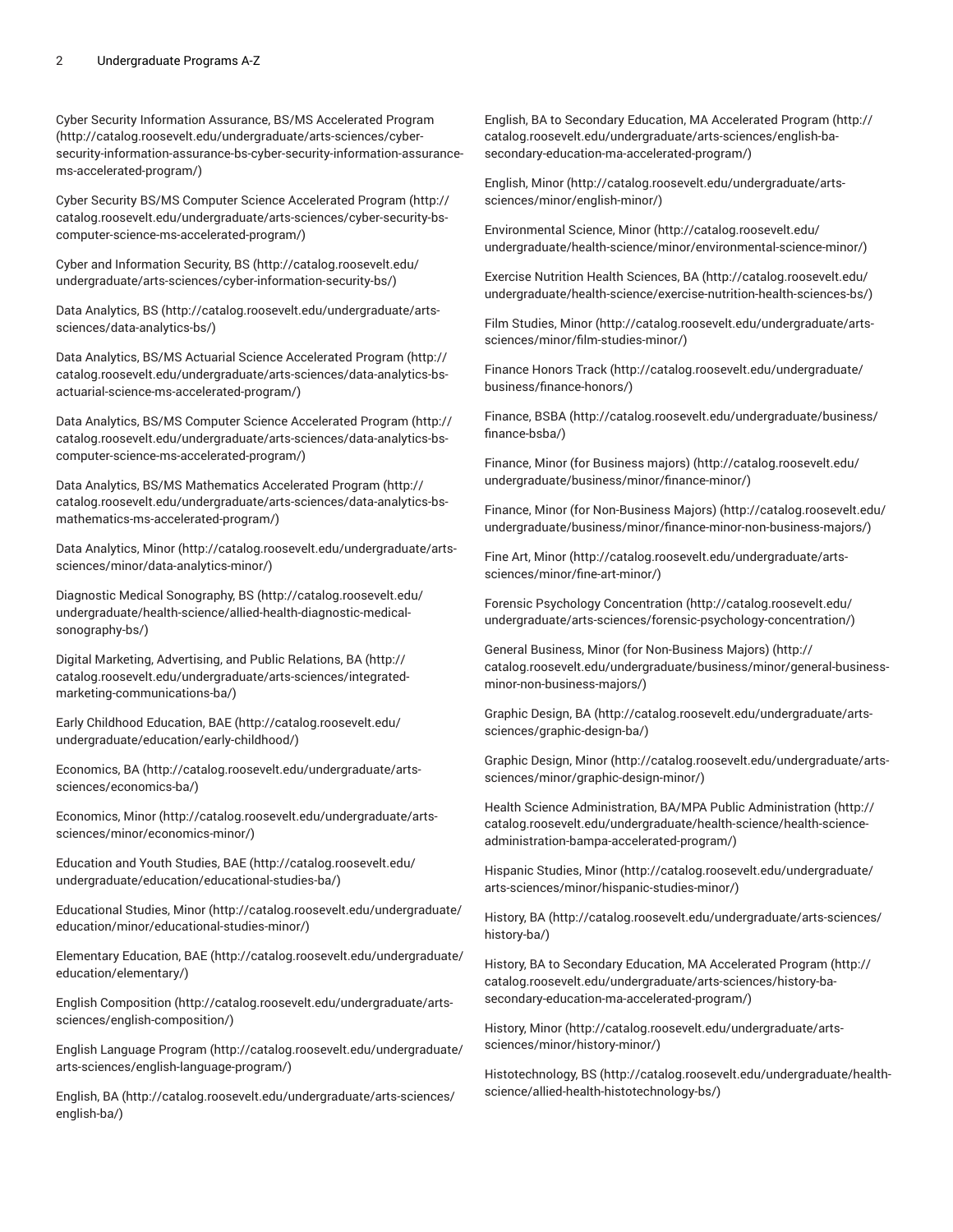Hospitality and Tourism [Management,](http://catalog.roosevelt.edu/undergraduate/business/hospitality-tourism-management-bshtm/) BSHTM ([http://](http://catalog.roosevelt.edu/undergraduate/business/hospitality-tourism-management-bshtm/) [catalog.roosevelt.edu/undergraduate/business/hospitality-tourism](http://catalog.roosevelt.edu/undergraduate/business/hospitality-tourism-management-bshtm/)[management-bshtm/](http://catalog.roosevelt.edu/undergraduate/business/hospitality-tourism-management-bshtm/))

Hospitality and Tourism [Management,](http://catalog.roosevelt.edu/undergraduate/business/minor/hospitality-tourism-management-minor/) Minor [\(http://](http://catalog.roosevelt.edu/undergraduate/business/minor/hospitality-tourism-management-minor/) [catalog.roosevelt.edu/undergraduate/business/minor/hospitality](http://catalog.roosevelt.edu/undergraduate/business/minor/hospitality-tourism-management-minor/)[tourism-management-minor/\)](http://catalog.roosevelt.edu/undergraduate/business/minor/hospitality-tourism-management-minor/)

Human Resource [Management,](http://catalog.roosevelt.edu/undergraduate/business/human-resource-management-bsba/) BSBA [\(http://catalog.roosevelt.edu/](http://catalog.roosevelt.edu/undergraduate/business/human-resource-management-bsba/) [undergraduate/business/human-resource-management-bsba/](http://catalog.roosevelt.edu/undergraduate/business/human-resource-management-bsba/))

Human Resource [Management,](http://catalog.roosevelt.edu/undergraduate/business/minor/human-resource-management-minor/) Minor (for Business majors) ([http://](http://catalog.roosevelt.edu/undergraduate/business/minor/human-resource-management-minor/) [catalog.roosevelt.edu/undergraduate/business/minor/human-resource](http://catalog.roosevelt.edu/undergraduate/business/minor/human-resource-management-minor/)[management-minor/\)](http://catalog.roosevelt.edu/undergraduate/business/minor/human-resource-management-minor/)

Human Resource Management, Minor (for [Non-Business](http://catalog.roosevelt.edu/undergraduate/business/minor/human-resource-management-minor-non-business-majors/) Majors) ([http://](http://catalog.roosevelt.edu/undergraduate/business/minor/human-resource-management-minor-non-business-majors/) [catalog.roosevelt.edu/undergraduate/business/minor/human-resource](http://catalog.roosevelt.edu/undergraduate/business/minor/human-resource-management-minor-non-business-majors/)[management-minor-non-business-majors/](http://catalog.roosevelt.edu/undergraduate/business/minor/human-resource-management-minor-non-business-majors/))

Information [Technology,](http://catalog.roosevelt.edu/undergraduate/arts-sciences/information-technology-ba/) BA [\(http://catalog.roosevelt.edu/undergraduate/](http://catalog.roosevelt.edu/undergraduate/arts-sciences/information-technology-ba/) [arts-sciences/information-technology-ba/\)](http://catalog.roosevelt.edu/undergraduate/arts-sciences/information-technology-ba/)

Information Technology, BA/MBA [Accelerated](http://catalog.roosevelt.edu/undergraduate/arts-sciences/information-technology-ba-mba-accelerated-program/) Program ([http://](http://catalog.roosevelt.edu/undergraduate/arts-sciences/information-technology-ba-mba-accelerated-program/) [catalog.roosevelt.edu/undergraduate/arts-sciences/information](http://catalog.roosevelt.edu/undergraduate/arts-sciences/information-technology-ba-mba-accelerated-program/)[technology-ba-mba-accelerated-program/](http://catalog.roosevelt.edu/undergraduate/arts-sciences/information-technology-ba-mba-accelerated-program/))

Information Technology, BA/MS Computer Science [Accelerated](http://catalog.roosevelt.edu/undergraduate/arts-sciences/information-technology-ba-computer-science-ms-accelerated-program/) Program ([http://catalog.roosevelt.edu/undergraduate/arts-sciences/information](http://catalog.roosevelt.edu/undergraduate/arts-sciences/information-technology-ba-computer-science-ms-accelerated-program/)[technology-ba-computer-science-ms-accelerated-program/](http://catalog.roosevelt.edu/undergraduate/arts-sciences/information-technology-ba-computer-science-ms-accelerated-program/))

Information [Technology,](http://catalog.roosevelt.edu/undergraduate/arts-sciences/information-technology-ba-cyber-security-information-assurance-ms-accelerated-program/) BA/MS Cyber Security and Information Assurance [Accelerated](http://catalog.roosevelt.edu/undergraduate/arts-sciences/information-technology-ba-cyber-security-information-assurance-ms-accelerated-program/) Program ([http://catalog.roosevelt.edu/](http://catalog.roosevelt.edu/undergraduate/arts-sciences/information-technology-ba-cyber-security-information-assurance-ms-accelerated-program/) [undergraduate/arts-sciences/information-technology-ba-cyber-security](http://catalog.roosevelt.edu/undergraduate/arts-sciences/information-technology-ba-cyber-security-information-assurance-ms-accelerated-program/)[information-assurance-ms-accelerated-program/\)](http://catalog.roosevelt.edu/undergraduate/arts-sciences/information-technology-ba-cyber-security-information-assurance-ms-accelerated-program/)

Information [Technology,](http://catalog.roosevelt.edu/undergraduate/arts-sciences/minor/information-technology-minor/) Minor [\(http://catalog.roosevelt.edu/](http://catalog.roosevelt.edu/undergraduate/arts-sciences/minor/information-technology-minor/) [undergraduate/arts-sciences/minor/information-technology-minor/\)](http://catalog.roosevelt.edu/undergraduate/arts-sciences/minor/information-technology-minor/)

Integrated Marketing [Communications,](http://catalog.roosevelt.edu/undergraduate/arts-sciences/minor/integrated-marketing-communications-minor/) Minor ([http://](http://catalog.roosevelt.edu/undergraduate/arts-sciences/minor/integrated-marketing-communications-minor/) [catalog.roosevelt.edu/undergraduate/arts-sciences/minor/integrated](http://catalog.roosevelt.edu/undergraduate/arts-sciences/minor/integrated-marketing-communications-minor/)[marketing-communications-minor/](http://catalog.roosevelt.edu/undergraduate/arts-sciences/minor/integrated-marketing-communications-minor/))

[International Business, Minor](http://catalog.roosevelt.edu/undergraduate/business/minor/international-business-minor/) ([http://catalog.roosevelt.edu/](http://catalog.roosevelt.edu/undergraduate/business/minor/international-business-minor/) [undergraduate/business/minor/international-business-minor/](http://catalog.roosevelt.edu/undergraduate/business/minor/international-business-minor/))

[International Studies, BA \(http://catalog.roosevelt.edu/undergraduate/](http://catalog.roosevelt.edu/undergraduate/arts-sciences/international-studies-ba/) [arts-sciences/international-studies-ba/\)](http://catalog.roosevelt.edu/undergraduate/arts-sciences/international-studies-ba/)

[International Studies, Minor](http://catalog.roosevelt.edu/undergraduate/arts-sciences/minor/international-studies-minor/) ([http://catalog.roosevelt.edu/undergraduate/](http://catalog.roosevelt.edu/undergraduate/arts-sciences/minor/international-studies-minor/) [arts-sciences/minor/international-studies-minor/](http://catalog.roosevelt.edu/undergraduate/arts-sciences/minor/international-studies-minor/))

Jazz or [Contemporary](http://catalog.roosevelt.edu/undergraduate/performing-arts/jazz-instrumentalist-bm/) Music - Instrumental, BM ([http://](http://catalog.roosevelt.edu/undergraduate/performing-arts/jazz-instrumentalist-bm/) [catalog.roosevelt.edu/undergraduate/performing-arts/jazz](http://catalog.roosevelt.edu/undergraduate/performing-arts/jazz-instrumentalist-bm/)[instrumentalist-bm/\)](http://catalog.roosevelt.edu/undergraduate/performing-arts/jazz-instrumentalist-bm/)

Jazz or [Contemporary](http://catalog.roosevelt.edu/undergraduate/performing-arts/jazz-piano-bm/) Music - Piano, BM [\(http://catalog.roosevelt.edu/](http://catalog.roosevelt.edu/undergraduate/performing-arts/jazz-piano-bm/) [undergraduate/performing-arts/jazz-piano-bm/](http://catalog.roosevelt.edu/undergraduate/performing-arts/jazz-piano-bm/))

Jazz or [Contemporary](http://catalog.roosevelt.edu/undergraduate/performing-arts/jazz-vocalist-bm/) Music - Voice, BM ([http://catalog.roosevelt.edu/](http://catalog.roosevelt.edu/undergraduate/performing-arts/jazz-vocalist-bm/) [undergraduate/performing-arts/jazz-vocalist-bm/](http://catalog.roosevelt.edu/undergraduate/performing-arts/jazz-vocalist-bm/))

[Journalism and Media Studies, BA](http://catalog.roosevelt.edu/undergraduate/arts-sciences/journalism-media-ba/) ([http://catalog.roosevelt.edu/](http://catalog.roosevelt.edu/undergraduate/arts-sciences/journalism-media-ba/) [undergraduate/arts-sciences/journalism-media-ba/](http://catalog.roosevelt.edu/undergraduate/arts-sciences/journalism-media-ba/))

[Journalism, Minor \(http://catalog.roosevelt.edu/undergraduate/arts](http://catalog.roosevelt.edu/undergraduate/arts-sciences/minor/journalism-minor/)[sciences/minor/journalism-minor/\)](http://catalog.roosevelt.edu/undergraduate/arts-sciences/minor/journalism-minor/)

[Legal Studies, Minor \(http://catalog.roosevelt.edu/undergraduate/arts](http://catalog.roosevelt.edu/undergraduate/arts-sciences/minor/legal-studies-minor/)[sciences/minor/legal-studies-minor/\)](http://catalog.roosevelt.edu/undergraduate/arts-sciences/minor/legal-studies-minor/)

[Management, BSBA](http://catalog.roosevelt.edu/undergraduate/business/management-bsba/) ([http://catalog.roosevelt.edu/undergraduate/](http://catalog.roosevelt.edu/undergraduate/business/management-bsba/) [business/management-bsba/\)](http://catalog.roosevelt.edu/undergraduate/business/management-bsba/)

[Management, Minor \(for Business majors\) \(http://catalog.roosevelt.edu/](http://catalog.roosevelt.edu/undergraduate/business/minor/management-minor/) [undergraduate/business/minor/management-minor/](http://catalog.roosevelt.edu/undergraduate/business/minor/management-minor/))

[Management, Minor \(for Non-Business Majors\) \(http://](http://catalog.roosevelt.edu/undergraduate/business/minor/management-minor-non-business-majors/) [catalog.roosevelt.edu/undergraduate/business/minor/management](http://catalog.roosevelt.edu/undergraduate/business/minor/management-minor-non-business-majors/)[minor-non-business-majors/](http://catalog.roosevelt.edu/undergraduate/business/minor/management-minor-non-business-majors/))

Marketing [Communications,](http://catalog.roosevelt.edu/undergraduate/arts-sciences/integrated-marketing-communications-bams-accelerated-program/) BA/MS Accelerated Program ([http://](http://catalog.roosevelt.edu/undergraduate/arts-sciences/integrated-marketing-communications-bams-accelerated-program/) [catalog.roosevelt.edu/undergraduate/arts-sciences/integrated](http://catalog.roosevelt.edu/undergraduate/arts-sciences/integrated-marketing-communications-bams-accelerated-program/)[marketing-communications-bams-accelerated-program/\)](http://catalog.roosevelt.edu/undergraduate/arts-sciences/integrated-marketing-communications-bams-accelerated-program/)

[Marketing,](http://catalog.roosevelt.edu/undergraduate/business/marketing-bsba/) BSBA [\(http://catalog.roosevelt.edu/undergraduate/business/](http://catalog.roosevelt.edu/undergraduate/business/marketing-bsba/) [marketing-bsba/\)](http://catalog.roosevelt.edu/undergraduate/business/marketing-bsba/)

[Marketing,](http://catalog.roosevelt.edu/undergraduate/business/minor/marketing-minor/) Minor (for Business majors) ([http://catalog.roosevelt.edu/](http://catalog.roosevelt.edu/undergraduate/business/minor/marketing-minor/) [undergraduate/business/minor/marketing-minor/\)](http://catalog.roosevelt.edu/undergraduate/business/minor/marketing-minor/)

Marketing, Minor (for [non-Business](http://catalog.roosevelt.edu/undergraduate/business/minor/marketing-minor-non-business-majors/) Majors) ([http://catalog.roosevelt.edu/](http://catalog.roosevelt.edu/undergraduate/business/minor/marketing-minor-non-business-majors/) [undergraduate/business/minor/marketing-minor-non-business-majors/](http://catalog.roosevelt.edu/undergraduate/business/minor/marketing-minor-non-business-majors/))

[Mathematics, BA \(http://catalog.roosevelt.edu/undergraduate/arts](http://catalog.roosevelt.edu/undergraduate/arts-sciences/mathematics-ba/)[sciences/mathematics-ba/](http://catalog.roosevelt.edu/undergraduate/arts-sciences/mathematics-ba/))

[Mathematics,](http://catalog.roosevelt.edu/undergraduate/arts-sciences/mathematics-ba-secondary-education-ma-accelerated-program/) BA to Secondary Education, MA Accelerated Program [\(http://catalog.roosevelt.edu/undergraduate/arts-sciences/mathematics](http://catalog.roosevelt.edu/undergraduate/arts-sciences/mathematics-ba-secondary-education-ma-accelerated-program/)[ba-secondary-education-ma-accelerated-program/\)](http://catalog.roosevelt.edu/undergraduate/arts-sciences/mathematics-ba-secondary-education-ma-accelerated-program/)

[Mathematics,](http://catalog.roosevelt.edu/undergraduate/arts-sciences/mathematics-ba-computer-science-ms-accelerated-program/) BA/MS Computer Science Accelerated Program [\(http://](http://catalog.roosevelt.edu/undergraduate/arts-sciences/mathematics-ba-computer-science-ms-accelerated-program/) [catalog.roosevelt.edu/undergraduate/arts-sciences/mathematics-ba](http://catalog.roosevelt.edu/undergraduate/arts-sciences/mathematics-ba-computer-science-ms-accelerated-program/)[computer-science-ms-accelerated-program/](http://catalog.roosevelt.edu/undergraduate/arts-sciences/mathematics-ba-computer-science-ms-accelerated-program/))

[Mathematics, BS \(http://catalog.roosevelt.edu/undergraduate/arts](http://catalog.roosevelt.edu/undergraduate/arts-sciences/mathematics-bs/)[sciences/mathematics-bs/](http://catalog.roosevelt.edu/undergraduate/arts-sciences/mathematics-bs/))

[Mathematics,](http://catalog.roosevelt.edu/undergraduate/arts-sciences/mathematics-bs-computer-science-ms-accelerated-program/) BS/MS Computer Science Accelerated Program [\(http://](http://catalog.roosevelt.edu/undergraduate/arts-sciences/mathematics-bs-computer-science-ms-accelerated-program/) [catalog.roosevelt.edu/undergraduate/arts-sciences/mathematics-bs](http://catalog.roosevelt.edu/undergraduate/arts-sciences/mathematics-bs-computer-science-ms-accelerated-program/)[computer-science-ms-accelerated-program/](http://catalog.roosevelt.edu/undergraduate/arts-sciences/mathematics-bs-computer-science-ms-accelerated-program/))

[Mathematics, Minor](http://catalog.roosevelt.edu/undergraduate/arts-sciences/minor/mathematics-minor/) ([http://catalog.roosevelt.edu/undergraduate/arts](http://catalog.roosevelt.edu/undergraduate/arts-sciences/minor/mathematics-minor/)[sciences/minor/mathematics-minor/\)](http://catalog.roosevelt.edu/undergraduate/arts-sciences/minor/mathematics-minor/)

[Media Studies, Minor](http://catalog.roosevelt.edu/undergraduate/arts-sciences/minor/media-studies-minor/) ([http://catalog.roosevelt.edu/undergraduate/arts](http://catalog.roosevelt.edu/undergraduate/arts-sciences/minor/media-studies-minor/)[sciences/minor/media-studies-minor/\)](http://catalog.roosevelt.edu/undergraduate/arts-sciences/minor/media-studies-minor/)

Medical [Technology,](http://catalog.roosevelt.edu/undergraduate/health-science/allied-health-medical-technology-bs/) BS [\(http://catalog.roosevelt.edu/undergraduate/](http://catalog.roosevelt.edu/undergraduate/health-science/allied-health-medical-technology-bs/) [health-science/allied-health-medical-technology-bs/\)](http://catalog.roosevelt.edu/undergraduate/health-science/allied-health-medical-technology-bs/)

Meetings and Events [Management,](http://catalog.roosevelt.edu/undergraduate/business/minor/meetings-events-management-minor/) Minor [\(http://catalog.roosevelt.edu/](http://catalog.roosevelt.edu/undergraduate/business/minor/meetings-events-management-minor/) [undergraduate/business/minor/meetings-events-management-minor/\)](http://catalog.roosevelt.edu/undergraduate/business/minor/meetings-events-management-minor/)

[Mental Health Concentration \(http://catalog.roosevelt.edu/](http://catalog.roosevelt.edu/undergraduate/arts-sciences/mental-health-concentration/) [undergraduate/arts-sciences/mental-health-concentration/](http://catalog.roosevelt.edu/undergraduate/arts-sciences/mental-health-concentration/))

Middle School [Education,](http://catalog.roosevelt.edu/undergraduate/education/middlechildhood/) BAE ([http://catalog.roosevelt.edu/](http://catalog.roosevelt.edu/undergraduate/education/middlechildhood/) [undergraduate/education/middlechildhood/\)](http://catalog.roosevelt.edu/undergraduate/education/middlechildhood/)

[Minors](http://catalog.roosevelt.edu/undergraduate/health-science/minor/) [\(http://catalog.roosevelt.edu/undergraduate/health-science/](http://catalog.roosevelt.edu/undergraduate/health-science/minor/) [minor/\)](http://catalog.roosevelt.edu/undergraduate/health-science/minor/)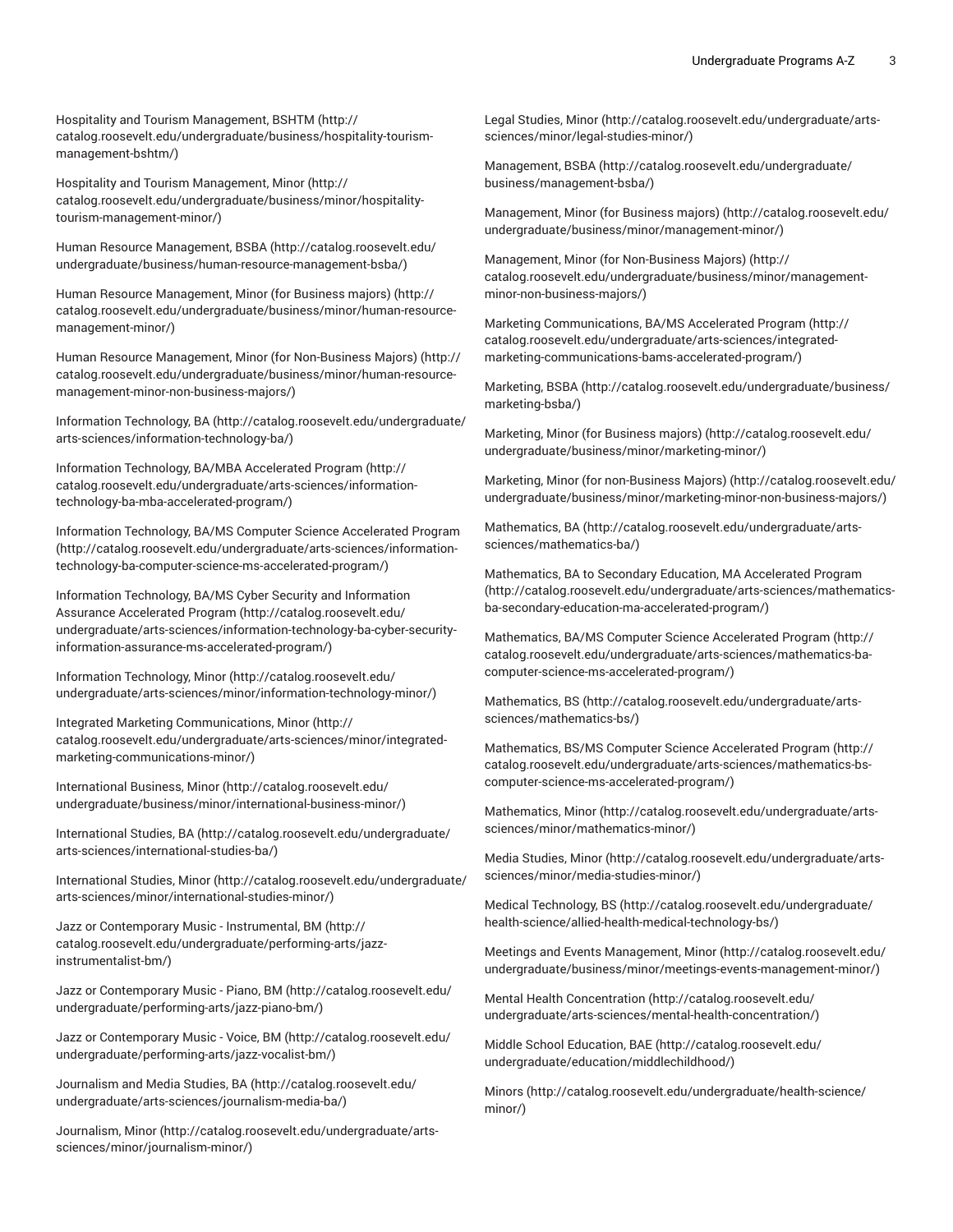#### 4 Undergraduate Programs A-Z

[Music Composition, BM](http://catalog.roosevelt.edu/undergraduate/performing-arts/music-composition-bm/) [\(http://catalog.roosevelt.edu/undergraduate/](http://catalog.roosevelt.edu/undergraduate/performing-arts/music-composition-bm/) [performing-arts/music-composition-bm/](http://catalog.roosevelt.edu/undergraduate/performing-arts/music-composition-bm/))

[Music Composition, Minor](http://catalog.roosevelt.edu/undergraduate/performing-arts/minor/music-composition-minor/) ([http://catalog.roosevelt.edu/undergraduate/](http://catalog.roosevelt.edu/undergraduate/performing-arts/minor/music-composition-minor/) [performing-arts/minor/music-composition-minor/\)](http://catalog.roosevelt.edu/undergraduate/performing-arts/minor/music-composition-minor/)

Music Education and Jazz [Performance,](http://catalog.roosevelt.edu/undergraduate/performing-arts/music-education-jazz-performace-bm/) BM [\(http://](http://catalog.roosevelt.edu/undergraduate/performing-arts/music-education-jazz-performace-bm/) [catalog.roosevelt.edu/undergraduate/performing-arts/music-education](http://catalog.roosevelt.edu/undergraduate/performing-arts/music-education-jazz-performace-bm/)[jazz-performace-bm/](http://catalog.roosevelt.edu/undergraduate/performing-arts/music-education-jazz-performace-bm/))

Music [Education,](http://catalog.roosevelt.edu/undergraduate/performing-arts/music-education-bm/) BM [\(http://catalog.roosevelt.edu/undergraduate/](http://catalog.roosevelt.edu/undergraduate/performing-arts/music-education-bm/) [performing-arts/music-education-bm/](http://catalog.roosevelt.edu/undergraduate/performing-arts/music-education-bm/))

Music [Education/Choral](http://catalog.roosevelt.edu/undergraduate/performing-arts/music-education-choral-concentration-voice-performance-bm/) Concentration and Voice Performance, BM ([http://catalog.roosevelt.edu/undergraduate/performing-arts/music](http://catalog.roosevelt.edu/undergraduate/performing-arts/music-education-choral-concentration-voice-performance-bm/)[education-choral-concentration-voice-performance-bm/](http://catalog.roosevelt.edu/undergraduate/performing-arts/music-education-choral-concentration-voice-performance-bm/))

Music [Education/Choral](http://catalog.roosevelt.edu/undergraduate/performing-arts/music-education-choral-concentration-piano-performance-bm/) or Instrumental Concentration and Piano [Performance,](http://catalog.roosevelt.edu/undergraduate/performing-arts/music-education-choral-concentration-piano-performance-bm/) BM ([http://catalog.roosevelt.edu/undergraduate/](http://catalog.roosevelt.edu/undergraduate/performing-arts/music-education-choral-concentration-piano-performance-bm/) [performing-arts/music-education-choral-concentration-piano](http://catalog.roosevelt.edu/undergraduate/performing-arts/music-education-choral-concentration-piano-performance-bm/)[performance-bm/](http://catalog.roosevelt.edu/undergraduate/performing-arts/music-education-choral-concentration-piano-performance-bm/))

Music [Education/Instrumental](http://catalog.roosevelt.edu/undergraduate/performing-arts/music-education-instrumental-concentration-orchestral-instrument-performance-bm/) Concentration and Orchestral Instrument [Performance,](http://catalog.roosevelt.edu/undergraduate/performing-arts/music-education-instrumental-concentration-orchestral-instrument-performance-bm/) BM ([http://catalog.roosevelt.edu/undergraduate/](http://catalog.roosevelt.edu/undergraduate/performing-arts/music-education-instrumental-concentration-orchestral-instrument-performance-bm/) [performing-arts/music-education-instrumental-concentration-orchestral](http://catalog.roosevelt.edu/undergraduate/performing-arts/music-education-instrumental-concentration-orchestral-instrument-performance-bm/)[instrument-performance-bm/\)](http://catalog.roosevelt.edu/undergraduate/performing-arts/music-education-instrumental-concentration-orchestral-instrument-performance-bm/)

[Music and Computing, BA \(http://catalog.roosevelt.edu/undergraduate/](http://catalog.roosevelt.edu/undergraduate/performing-arts/music-computing-ba/) [performing-arts/music-computing-ba/\)](http://catalog.roosevelt.edu/undergraduate/performing-arts/music-computing-ba/)

Musical Theatre Dance [Concentration,](http://catalog.roosevelt.edu/undergraduate/performing-arts/musical-theatre-bfa-dance/) BFA [\(http://catalog.roosevelt.edu/](http://catalog.roosevelt.edu/undergraduate/performing-arts/musical-theatre-bfa-dance/) [undergraduate/performing-arts/musical-theatre-bfa-dance/\)](http://catalog.roosevelt.edu/undergraduate/performing-arts/musical-theatre-bfa-dance/)

Musical [Theatre,](http://catalog.roosevelt.edu/undergraduate/performing-arts/musical-theatre-bfa-voice/) BFA ([http://catalog.roosevelt.edu/undergraduate/](http://catalog.roosevelt.edu/undergraduate/performing-arts/musical-theatre-bfa-voice/) [performing-arts/musical-theatre-bfa-voice/\)](http://catalog.roosevelt.edu/undergraduate/performing-arts/musical-theatre-bfa-voice/)

Neuroscience [Concentration](http://catalog.roosevelt.edu/undergraduate/arts-sciences/neuroscience-concentration/) ([http://catalog.roosevelt.edu/](http://catalog.roosevelt.edu/undergraduate/arts-sciences/neuroscience-concentration/) [undergraduate/arts-sciences/neuroscience-concentration/](http://catalog.roosevelt.edu/undergraduate/arts-sciences/neuroscience-concentration/))

Nuclear Medicine [Technology,](http://catalog.roosevelt.edu/undergraduate/health-science/allied-health-nuclear-medicine-technology-bs/) BS ([http://catalog.roosevelt.edu/](http://catalog.roosevelt.edu/undergraduate/health-science/allied-health-nuclear-medicine-technology-bs/) [undergraduate/health-science/allied-health-nuclear-medicine-technology](http://catalog.roosevelt.edu/undergraduate/health-science/allied-health-nuclear-medicine-technology-bs/)[bs/](http://catalog.roosevelt.edu/undergraduate/health-science/allied-health-nuclear-medicine-technology-bs/))

[Nursing, BSN \(http://catalog.roosevelt.edu/undergraduate/health](http://catalog.roosevelt.edu/undergraduate/health-science/nursing-bsn/)[science/nursing-bsn/\)](http://catalog.roosevelt.edu/undergraduate/health-science/nursing-bsn/)

[Organizational](http://catalog.roosevelt.edu/undergraduate/business/organizational-leadership-baol/) Leadership, BAOL [\(http://catalog.roosevelt.edu/](http://catalog.roosevelt.edu/undergraduate/business/organizational-leadership-baol/) [undergraduate/business/organizational-leadership-baol/\)](http://catalog.roosevelt.edu/undergraduate/business/organizational-leadership-baol/)

[Organizational](http://catalog.roosevelt.edu/undergraduate/business/organizational-leadership-ba-organization-developement-ma-accelerated-program/) Leadership, BAOL/MAOD Organization Development [Accelerated](http://catalog.roosevelt.edu/undergraduate/business/organizational-leadership-ba-organization-developement-ma-accelerated-program/) Program [\(http://catalog.roosevelt.edu/undergraduate/](http://catalog.roosevelt.edu/undergraduate/business/organizational-leadership-ba-organization-developement-ma-accelerated-program/) [business/organizational-leadership-ba-organization-developement-ma](http://catalog.roosevelt.edu/undergraduate/business/organizational-leadership-ba-organization-developement-ma-accelerated-program/)[accelerated-program/\)](http://catalog.roosevelt.edu/undergraduate/business/organizational-leadership-ba-organization-developement-ma-accelerated-program/)

[Organizational](http://catalog.roosevelt.edu/undergraduate/business/minor/organizational-leadership-minor/) Leadership, Minor (for Business Majors) [\(http://](http://catalog.roosevelt.edu/undergraduate/business/minor/organizational-leadership-minor/) [catalog.roosevelt.edu/undergraduate/business/minor/organizational](http://catalog.roosevelt.edu/undergraduate/business/minor/organizational-leadership-minor/)[leadership-minor/\)](http://catalog.roosevelt.edu/undergraduate/business/minor/organizational-leadership-minor/)

[Organizational](http://catalog.roosevelt.edu/undergraduate/business/minor/organizational-leadership-minor-non-business-majors/) Leadership, Minor (for Non-Business Majors) [\(http://](http://catalog.roosevelt.edu/undergraduate/business/minor/organizational-leadership-minor-non-business-majors/) [catalog.roosevelt.edu/undergraduate/business/minor/organizational](http://catalog.roosevelt.edu/undergraduate/business/minor/organizational-leadership-minor-non-business-majors/)[leadership-minor-non-business-majors/](http://catalog.roosevelt.edu/undergraduate/business/minor/organizational-leadership-minor-non-business-majors/))

[Paralegal](http://catalog.roosevelt.edu/undergraduate/arts-sciences/minor/paralegal-studies-minor/) Studies Minor [\(http://catalog.roosevelt.edu/undergraduate/](http://catalog.roosevelt.edu/undergraduate/arts-sciences/minor/paralegal-studies-minor/) [arts-sciences/minor/paralegal-studies-minor/\)](http://catalog.roosevelt.edu/undergraduate/arts-sciences/minor/paralegal-studies-minor/)

[Paralegal](http://catalog.roosevelt.edu/undergraduate/arts-sciences/paralegal-studies-ba/) Studies, BA ([http://catalog.roosevelt.edu/undergraduate/arts](http://catalog.roosevelt.edu/undergraduate/arts-sciences/paralegal-studies-ba/)[sciences/paralegal-studies-ba/\)](http://catalog.roosevelt.edu/undergraduate/arts-sciences/paralegal-studies-ba/)

Performing Arts Wellness [Concentration \(http://catalog.roosevelt.edu/](http://catalog.roosevelt.edu/undergraduate/performing-arts/music-conservatory/performing-arts-wellness-concentrations/) [undergraduate/performing-arts/music-conservatory/performing-arts](http://catalog.roosevelt.edu/undergraduate/performing-arts/music-conservatory/performing-arts-wellness-concentrations/)[wellness-concentrations/\)](http://catalog.roosevelt.edu/undergraduate/performing-arts/music-conservatory/performing-arts-wellness-concentrations/)

[Philosophy,](http://catalog.roosevelt.edu/undergraduate/arts-sciences/philosophy-ba/) BA [\(http://catalog.roosevelt.edu/undergraduate/arts](http://catalog.roosevelt.edu/undergraduate/arts-sciences/philosophy-ba/)[sciences/philosophy-ba/](http://catalog.roosevelt.edu/undergraduate/arts-sciences/philosophy-ba/))

[Philosophy,](http://catalog.roosevelt.edu/undergraduate/arts-sciences/minor/philosophy-minor/) Minor ([http://catalog.roosevelt.edu/undergraduate/arts](http://catalog.roosevelt.edu/undergraduate/arts-sciences/minor/philosophy-minor/)[sciences/minor/philosophy-minor/](http://catalog.roosevelt.edu/undergraduate/arts-sciences/minor/philosophy-minor/))

Piano [Performance,](http://catalog.roosevelt.edu/undergraduate/performing-arts/piano-performance-bm/) BM ([http://catalog.roosevelt.edu/undergraduate/](http://catalog.roosevelt.edu/undergraduate/performing-arts/piano-performance-bm/) [performing-arts/piano-performance-bm/\)](http://catalog.roosevelt.edu/undergraduate/performing-arts/piano-performance-bm/)

Political Philosophy [Concentration](http://catalog.roosevelt.edu/undergraduate/arts-sciences/political-philosophy-conc/) ([http://catalog.roosevelt.edu/](http://catalog.roosevelt.edu/undergraduate/arts-sciences/political-philosophy-conc/) [undergraduate/arts-sciences/political-philosophy-conc/](http://catalog.roosevelt.edu/undergraduate/arts-sciences/political-philosophy-conc/))

Political [Science,](http://catalog.roosevelt.edu/undergraduate/arts-sciences/political-science-ba/) BA [\(http://catalog.roosevelt.edu/undergraduate/arts](http://catalog.roosevelt.edu/undergraduate/arts-sciences/political-science-ba/)[sciences/political-science-ba/](http://catalog.roosevelt.edu/undergraduate/arts-sciences/political-science-ba/))

Political Science, BA/MPA Public [Administration](http://catalog.roosevelt.edu/undergraduate/arts-sciences/political-science-accelerated-program/) ([http://](http://catalog.roosevelt.edu/undergraduate/arts-sciences/political-science-accelerated-program/) [catalog.roosevelt.edu/undergraduate/arts-sciences/political-science](http://catalog.roosevelt.edu/undergraduate/arts-sciences/political-science-accelerated-program/)[accelerated-program/](http://catalog.roosevelt.edu/undergraduate/arts-sciences/political-science-accelerated-program/))

Political [Science,](http://catalog.roosevelt.edu/undergraduate/arts-sciences/minor/political-science-minor/) Minor ([http://catalog.roosevelt.edu/undergraduate/](http://catalog.roosevelt.edu/undergraduate/arts-sciences/minor/political-science-minor/) [arts-sciences/minor/political-science-minor/\)](http://catalog.roosevelt.edu/undergraduate/arts-sciences/minor/political-science-minor/)

Pre-Health [Professional](http://catalog.roosevelt.edu/undergraduate/health-science/pre-health-professional-curricula/) Curricula [\(http://catalog.roosevelt.edu/](http://catalog.roosevelt.edu/undergraduate/health-science/pre-health-professional-curricula/) [undergraduate/health-science/pre-health-professional-curricula/\)](http://catalog.roosevelt.edu/undergraduate/health-science/pre-health-professional-curricula/)

[Psychology,](http://catalog.roosevelt.edu/undergraduate/arts-sciences/psychology-ba/) BA ([http://catalog.roosevelt.edu/undergraduate/arts](http://catalog.roosevelt.edu/undergraduate/arts-sciences/psychology-ba/)[sciences/psychology-ba/](http://catalog.roosevelt.edu/undergraduate/arts-sciences/psychology-ba/))

[Psychology,](http://catalog.roosevelt.edu/undergraduate/arts-sciences/minor/psychology-minor/) Minor ([http://catalog.roosevelt.edu/undergraduate/arts](http://catalog.roosevelt.edu/undergraduate/arts-sciences/minor/psychology-minor/)[sciences/minor/psychology-minor/](http://catalog.roosevelt.edu/undergraduate/arts-sciences/minor/psychology-minor/))

Radiation Therapy [Technology,](http://catalog.roosevelt.edu/undergraduate/health-science/allied-health-radiation-therapy-technology-bs/) BS [\(http://catalog.roosevelt.edu/](http://catalog.roosevelt.edu/undergraduate/health-science/allied-health-radiation-therapy-technology-bs/) [undergraduate/health-science/allied-health-radiation-therapy-technology](http://catalog.roosevelt.edu/undergraduate/health-science/allied-health-radiation-therapy-technology-bs/)[bs/](http://catalog.roosevelt.edu/undergraduate/health-science/allied-health-radiation-therapy-technology-bs/))

[Radiography,](http://catalog.roosevelt.edu/undergraduate/health-science/allied-health-radiography-bs/) BS ([http://catalog.roosevelt.edu/undergraduate/health](http://catalog.roosevelt.edu/undergraduate/health-science/allied-health-radiography-bs/)[science/allied-health-radiography-bs/\)](http://catalog.roosevelt.edu/undergraduate/health-science/allied-health-radiography-bs/)

[Real Estate, BSBA](http://catalog.roosevelt.edu/undergraduate/business/rees-bsba/) ([http://catalog.roosevelt.edu/undergraduate/](http://catalog.roosevelt.edu/undergraduate/business/rees-bsba/) [business/rees-bsba/\)](http://catalog.roosevelt.edu/undergraduate/business/rees-bsba/)

[Real Estate, Minor \(for Business Majors\)](http://catalog.roosevelt.edu/undergraduate/business/minor/real-estate-minor/) ([http://catalog.roosevelt.edu/](http://catalog.roosevelt.edu/undergraduate/business/minor/real-estate-minor/) [undergraduate/business/minor/real-estate-minor/\)](http://catalog.roosevelt.edu/undergraduate/business/minor/real-estate-minor/)

[Real Estate, Minor \(for Non-Business Majors\)](http://catalog.roosevelt.edu/undergraduate/business/minor/real-estate-minor-non-business-majors/) ([http://](http://catalog.roosevelt.edu/undergraduate/business/minor/real-estate-minor-non-business-majors/) [catalog.roosevelt.edu/undergraduate/business/minor/real-estate-minor](http://catalog.roosevelt.edu/undergraduate/business/minor/real-estate-minor-non-business-majors/)[non-business-majors/](http://catalog.roosevelt.edu/undergraduate/business/minor/real-estate-minor-non-business-majors/))

[Secondary](http://catalog.roosevelt.edu/undergraduate/education/minor/secondary-teacher-minor/) Teacher Education, Minor ([http://catalog.roosevelt.edu/](http://catalog.roosevelt.edu/undergraduate/education/minor/secondary-teacher-minor/) [undergraduate/education/minor/secondary-teacher-minor/\)](http://catalog.roosevelt.edu/undergraduate/education/minor/secondary-teacher-minor/)

Social Emotional Learning and School Climate [Certificate](http://catalog.roosevelt.edu/undergraduate/education/certificate/social-emotional-learning-school-climate/) ([http://](http://catalog.roosevelt.edu/undergraduate/education/certificate/social-emotional-learning-school-climate/) [catalog.roosevelt.edu/undergraduate/education/certificate/social](http://catalog.roosevelt.edu/undergraduate/education/certificate/social-emotional-learning-school-climate/)[emotional-learning-school-climate/\)](http://catalog.roosevelt.edu/undergraduate/education/certificate/social-emotional-learning-school-climate/)

Social [Entrepreneurship,](http://catalog.roosevelt.edu/undergraduate/business/social-entrepreneurship-bsba/) BSBA ([http://catalog.roosevelt.edu/](http://catalog.roosevelt.edu/undergraduate/business/social-entrepreneurship-bsba/) [undergraduate/business/social-entrepreneurship-bsba/\)](http://catalog.roosevelt.edu/undergraduate/business/social-entrepreneurship-bsba/)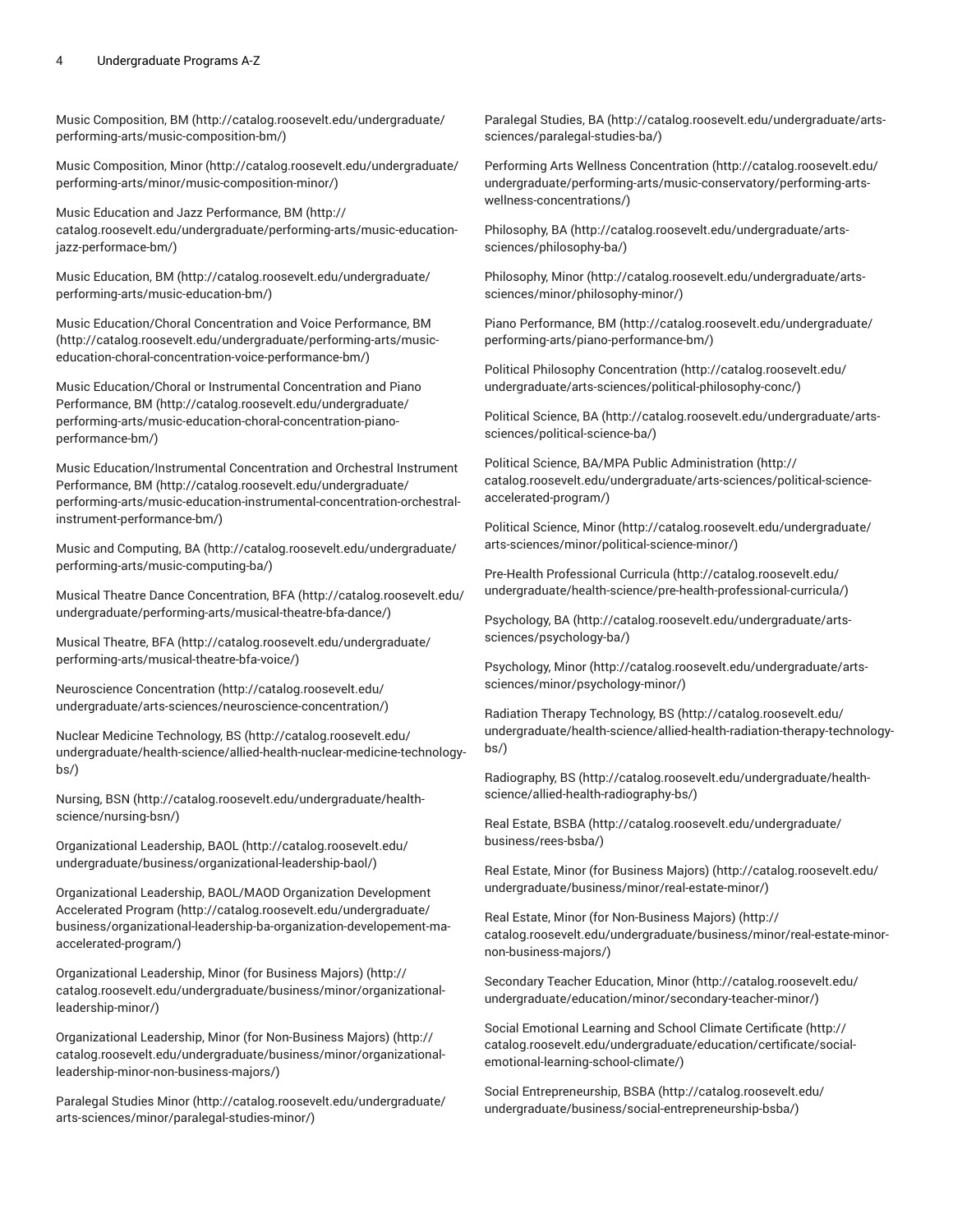Social [Entrepreneurship,](http://catalog.roosevelt.edu/undergraduate/business/minor/social-entrepreneurship-minor/) Minor (for Business Majors) [\(http://](http://catalog.roosevelt.edu/undergraduate/business/minor/social-entrepreneurship-minor/) [catalog.roosevelt.edu/undergraduate/business/minor/social](http://catalog.roosevelt.edu/undergraduate/business/minor/social-entrepreneurship-minor/)[entrepreneurship-minor/](http://catalog.roosevelt.edu/undergraduate/business/minor/social-entrepreneurship-minor/))

Social [Entrepreneurship,](http://catalog.roosevelt.edu/undergraduate/business/minor/social-entrepreneurship-minor-non-business-majors/) Minor (for Non-Business Majors) [\(http://](http://catalog.roosevelt.edu/undergraduate/business/minor/social-entrepreneurship-minor-non-business-majors/) [catalog.roosevelt.edu/undergraduate/business/minor/social](http://catalog.roosevelt.edu/undergraduate/business/minor/social-entrepreneurship-minor-non-business-majors/)[entrepreneurship-minor-non-business-majors/\)](http://catalog.roosevelt.edu/undergraduate/business/minor/social-entrepreneurship-minor-non-business-majors/)

[Social Justice Studies, BA \(http://catalog.roosevelt.edu/undergraduate/](http://catalog.roosevelt.edu/undergraduate/arts-sciences/social-justice-studies-ba/) [arts-sciences/social-justice-studies-ba/](http://catalog.roosevelt.edu/undergraduate/arts-sciences/social-justice-studies-ba/))

[Social Justice Studies, Minor](http://catalog.roosevelt.edu/undergraduate/arts-sciences/minor/social-justice-studies-minor/) ([http://catalog.roosevelt.edu/](http://catalog.roosevelt.edu/undergraduate/arts-sciences/minor/social-justice-studies-minor/) [undergraduate/arts-sciences/minor/social-justice-studies-minor/](http://catalog.roosevelt.edu/undergraduate/arts-sciences/minor/social-justice-studies-minor/))

[Sociology,](http://catalog.roosevelt.edu/undergraduate/arts-sciences/sociology-ba/) BA [\(http://catalog.roosevelt.edu/undergraduate/arts](http://catalog.roosevelt.edu/undergraduate/arts-sciences/sociology-ba/)[sciences/sociology-ba/](http://catalog.roosevelt.edu/undergraduate/arts-sciences/sociology-ba/))

[Sociology,](http://catalog.roosevelt.edu/undergraduate/arts-sciences/minor/sociology-minor/) Minor ([http://catalog.roosevelt.edu/undergraduate/arts](http://catalog.roosevelt.edu/undergraduate/arts-sciences/minor/sociology-minor/)[sciences/minor/sociology-minor/](http://catalog.roosevelt.edu/undergraduate/arts-sciences/minor/sociology-minor/))

Special [Education,](http://catalog.roosevelt.edu/undergraduate/education/special-education/) BAE ([http://catalog.roosevelt.edu/undergraduate/](http://catalog.roosevelt.edu/undergraduate/education/special-education/) [education/special-education/](http://catalog.roosevelt.edu/undergraduate/education/special-education/))

[Statistics, Minor \(http://catalog.roosevelt.edu/undergraduate/arts](http://catalog.roosevelt.edu/undergraduate/arts-sciences/minor/statistics-minor/)[sciences/minor/statistics-minor/](http://catalog.roosevelt.edu/undergraduate/arts-sciences/minor/statistics-minor/))

[Sustainability Studies, BA](http://catalog.roosevelt.edu/undergraduate/arts-sciences/sustainability-studies-ba/) ([http://catalog.roosevelt.edu/undergraduate/](http://catalog.roosevelt.edu/undergraduate/arts-sciences/sustainability-studies-ba/) [arts-sciences/sustainability-studies-ba/\)](http://catalog.roosevelt.edu/undergraduate/arts-sciences/sustainability-studies-ba/)

Sustainability Studies, BA/MPA Public [Administration \(http://](http://catalog.roosevelt.edu/undergraduate/arts-sciences/sustainability-accelerated-program/) [catalog.roosevelt.edu/undergraduate/arts-sciences/sustainability](http://catalog.roosevelt.edu/undergraduate/arts-sciences/sustainability-accelerated-program/)[accelerated-program/\)](http://catalog.roosevelt.edu/undergraduate/arts-sciences/sustainability-accelerated-program/)

[Sustainability Studies, Minor \(http://catalog.roosevelt.edu/](http://catalog.roosevelt.edu/undergraduate/arts-sciences/minor/sustainability-studies-minor/) [undergraduate/arts-sciences/minor/sustainability-studies-minor/\)](http://catalog.roosevelt.edu/undergraduate/arts-sciences/minor/sustainability-studies-minor/)

[Violin, Viola, Cello, Double Bass and Harp, BM](http://catalog.roosevelt.edu/undergraduate/performing-arts/violin-viola-cello-double-bass-harp-bm/) ([http://](http://catalog.roosevelt.edu/undergraduate/performing-arts/violin-viola-cello-double-bass-harp-bm/) [catalog.roosevelt.edu/undergraduate/performing-arts/violin-viola-cello](http://catalog.roosevelt.edu/undergraduate/performing-arts/violin-viola-cello-double-bass-harp-bm/)[double-bass-harp-bm/](http://catalog.roosevelt.edu/undergraduate/performing-arts/violin-viola-cello-double-bass-harp-bm/))

[Voice,](http://catalog.roosevelt.edu/undergraduate/performing-arts/voice-bm/) BM [\(http://catalog.roosevelt.edu/undergraduate/performing-arts/](http://catalog.roosevelt.edu/undergraduate/performing-arts/voice-bm/) [voice-bm/](http://catalog.roosevelt.edu/undergraduate/performing-arts/voice-bm/))

[Women's](http://catalog.roosevelt.edu/undergraduate/arts-sciences/women-gender-studies-ba/) and Gender Studies, BA ([http://catalog.roosevelt.edu/](http://catalog.roosevelt.edu/undergraduate/arts-sciences/women-gender-studies-ba/) [undergraduate/arts-sciences/women-gender-studies-ba/\)](http://catalog.roosevelt.edu/undergraduate/arts-sciences/women-gender-studies-ba/)

[Women's](http://catalog.roosevelt.edu/undergraduate/arts-sciences/minor/women-gender-studies-minor/) and Gender Studies, Minor [\(http://catalog.roosevelt.edu/](http://catalog.roosevelt.edu/undergraduate/arts-sciences/minor/women-gender-studies-minor/) [undergraduate/arts-sciences/minor/women-gender-studies-minor/\)](http://catalog.roosevelt.edu/undergraduate/arts-sciences/minor/women-gender-studies-minor/)

Woodwind, Brass, and Percussion [Instruments,](http://catalog.roosevelt.edu/undergraduate/performing-arts/woodwind-brass-percussion-instruments-bm/) BM [\(http://](http://catalog.roosevelt.edu/undergraduate/performing-arts/woodwind-brass-percussion-instruments-bm/) [catalog.roosevelt.edu/undergraduate/performing-arts/woodwind-brass](http://catalog.roosevelt.edu/undergraduate/performing-arts/woodwind-brass-percussion-instruments-bm/)[percussion-instruments-bm/](http://catalog.roosevelt.edu/undergraduate/performing-arts/woodwind-brass-percussion-instruments-bm/))

[Writing,](http://catalog.roosevelt.edu/undergraduate/arts-sciences/minor/writing-minor/) Minor ([http://catalog.roosevelt.edu/undergraduate/arts](http://catalog.roosevelt.edu/undergraduate/arts-sciences/minor/writing-minor/)[sciences/minor/writing-minor/](http://catalog.roosevelt.edu/undergraduate/arts-sciences/minor/writing-minor/))

#### **College of Arts Sciences**

- [Actuarial Science, BA \(http://catalog.roosevelt.edu/undergraduate/](http://catalog.roosevelt.edu/undergraduate/arts-sciences/actuarial-science-ba/) [arts-sciences/actuarial-science-ba/](http://catalog.roosevelt.edu/undergraduate/arts-sciences/actuarial-science-ba/))
- Actuarial Science, BA/MS Computer Science [Accelerated](http://catalog.roosevelt.edu/undergraduate/arts-sciences/actuarial-science-ba-computer-science-ms-accelerated-program/) Program ([http://catalog.roosevelt.edu/undergraduate/arts-sciences/actuarial](http://catalog.roosevelt.edu/undergraduate/arts-sciences/actuarial-science-ba-computer-science-ms-accelerated-program/)[science-ba-computer-science-ms-accelerated-program/\)](http://catalog.roosevelt.edu/undergraduate/arts-sciences/actuarial-science-ba-computer-science-ms-accelerated-program/)
- [Actuarial Science, BS](http://catalog.roosevelt.edu/undergraduate/arts-sciences/actuarial-science-bs/) ([http://catalog.roosevelt.edu/undergraduate/](http://catalog.roosevelt.edu/undergraduate/arts-sciences/actuarial-science-bs/) [arts-sciences/actuarial-science-bs/](http://catalog.roosevelt.edu/undergraduate/arts-sciences/actuarial-science-bs/))
- Actuarial Science, BS/MS Computer Science [Accelerated](http://catalog.roosevelt.edu/undergraduate/arts-sciences/actuarial-science-bs-computer-science-ms-accelerated-program/) Program [\(http://catalog.roosevelt.edu/undergraduate/arts-sciences/actuarial](http://catalog.roosevelt.edu/undergraduate/arts-sciences/actuarial-science-bs-computer-science-ms-accelerated-program/)[science-bs-computer-science-ms-accelerated-program/](http://catalog.roosevelt.edu/undergraduate/arts-sciences/actuarial-science-bs-computer-science-ms-accelerated-program/))
- [Actuarial Science, BS/MS Mathematics \(http://catalog.roosevelt.edu/](http://catalog.roosevelt.edu/undergraduate/arts-sciences/actuarial-science-bs-mathematics-ms-accelerated-program/) [undergraduate/arts-sciences/actuarial-science-bs-mathematics-ms](http://catalog.roosevelt.edu/undergraduate/arts-sciences/actuarial-science-bs-mathematics-ms-accelerated-program/)[accelerated-program/](http://catalog.roosevelt.edu/undergraduate/arts-sciences/actuarial-science-bs-mathematics-ms-accelerated-program/))
- Actuarial Sciences, BS/MS [Accelerated](http://catalog.roosevelt.edu/undergraduate/arts-sciences/actuarial-sciences-bsms-accelerated-program/) Program ([http://](http://catalog.roosevelt.edu/undergraduate/arts-sciences/actuarial-sciences-bsms-accelerated-program/) [catalog.roosevelt.edu/undergraduate/arts-sciences/actuarial](http://catalog.roosevelt.edu/undergraduate/arts-sciences/actuarial-sciences-bsms-accelerated-program/)[sciences-bsms-accelerated-program/](http://catalog.roosevelt.edu/undergraduate/arts-sciences/actuarial-sciences-bsms-accelerated-program/))
- Child and Family Studies [Concentration](http://catalog.roosevelt.edu/undergraduate/arts-sciences/child-family-studies-conc/) ([http://catalog.roosevelt.edu/](http://catalog.roosevelt.edu/undergraduate/arts-sciences/child-family-studies-conc/) [undergraduate/arts-sciences/child-family-studies-conc/](http://catalog.roosevelt.edu/undergraduate/arts-sciences/child-family-studies-conc/))
- Clinical Psychology [\(Counseling](http://catalog.roosevelt.edu/undergraduate/arts-sciences/clinical-psychology-counseling-practice-ba-ma-accelerated-program/) Practice), BA/MA Accelerated [Program](http://catalog.roosevelt.edu/undergraduate/arts-sciences/clinical-psychology-counseling-practice-ba-ma-accelerated-program/) [\(http://catalog.roosevelt.edu/undergraduate/arts-sciences/](http://catalog.roosevelt.edu/undergraduate/arts-sciences/clinical-psychology-counseling-practice-ba-ma-accelerated-program/) [clinical-psychology-counseling-practice-ba-ma-accelerated-program/\)](http://catalog.roosevelt.edu/undergraduate/arts-sciences/clinical-psychology-counseling-practice-ba-ma-accelerated-program/)
- Computer Science BS/MS in Cyber Security [Accelerated](http://catalog.roosevelt.edu/undergraduate/arts-sciences/computer-science-bs-cyber-security-ms-accelerated-program/) Program [\(http://catalog.roosevelt.edu/undergraduate/arts-sciences/](http://catalog.roosevelt.edu/undergraduate/arts-sciences/computer-science-bs-cyber-security-ms-accelerated-program/) [computer-science-bs-cyber-security-ms-accelerated-program/](http://catalog.roosevelt.edu/undergraduate/arts-sciences/computer-science-bs-cyber-security-ms-accelerated-program/))
- [Computer Science, BS](http://catalog.roosevelt.edu/undergraduate/arts-sciences/computer-science-bs/) ([http://catalog.roosevelt.edu/undergraduate/](http://catalog.roosevelt.edu/undergraduate/arts-sciences/computer-science-bs/) [arts-sciences/computer-science-bs/\)](http://catalog.roosevelt.edu/undergraduate/arts-sciences/computer-science-bs/)
- Computer Science, BS/MS [Accelerated](http://catalog.roosevelt.edu/undergraduate/arts-sciences/computer-science-bsms-accelerated-program/) Program ([http://](http://catalog.roosevelt.edu/undergraduate/arts-sciences/computer-science-bsms-accelerated-program/) [catalog.roosevelt.edu/undergraduate/arts-sciences/computer](http://catalog.roosevelt.edu/undergraduate/arts-sciences/computer-science-bsms-accelerated-program/)[science-bsms-accelerated-program/](http://catalog.roosevelt.edu/undergraduate/arts-sciences/computer-science-bsms-accelerated-program/))
- Computer Science, BS/MS Actuarial Science [Accelerated](http://catalog.roosevelt.edu/undergraduate/arts-sciences/computer-science-bs-actuarial-science-ms-accelerated-program/) Program [\(http://catalog.roosevelt.edu/undergraduate/arts-sciences/](http://catalog.roosevelt.edu/undergraduate/arts-sciences/computer-science-bs-actuarial-science-ms-accelerated-program/) [computer-science-bs-actuarial-science-ms-accelerated-program/\)](http://catalog.roosevelt.edu/undergraduate/arts-sciences/computer-science-bs-actuarial-science-ms-accelerated-program/)
- Computer Science, BS/MS [Mathematics](http://catalog.roosevelt.edu/undergraduate/arts-sciences/computer-science-bs-mathematics-ms-accelerated-program/) Accelerated Program [\(http://](http://catalog.roosevelt.edu/undergraduate/arts-sciences/computer-science-bs-mathematics-ms-accelerated-program/) [catalog.roosevelt.edu/undergraduate/arts-sciences/computer](http://catalog.roosevelt.edu/undergraduate/arts-sciences/computer-science-bs-mathematics-ms-accelerated-program/)[science-bs-mathematics-ms-accelerated-program/](http://catalog.roosevelt.edu/undergraduate/arts-sciences/computer-science-bs-mathematics-ms-accelerated-program/))
- [Criminal Justice, BA](http://catalog.roosevelt.edu/undergraduate/arts-sciences/criminal-justice-bacj/) ([http://catalog.roosevelt.edu/undergraduate/](http://catalog.roosevelt.edu/undergraduate/arts-sciences/criminal-justice-bacj/) [arts-sciences/criminal-justice-bacj/\)](http://catalog.roosevelt.edu/undergraduate/arts-sciences/criminal-justice-bacj/)
- Criminal Justice, BA/MPA Public [Administration](http://catalog.roosevelt.edu/undergraduate/arts-sciences/criminal-justice-accelerated-program/) ([http://](http://catalog.roosevelt.edu/undergraduate/arts-sciences/criminal-justice-accelerated-program/) [catalog.roosevelt.edu/undergraduate/arts-sciences/criminal-justice](http://catalog.roosevelt.edu/undergraduate/arts-sciences/criminal-justice-accelerated-program/)[accelerated-program/](http://catalog.roosevelt.edu/undergraduate/arts-sciences/criminal-justice-accelerated-program/))
- Cyber Security Information Assurance, BS/MS [Accelerated](http://catalog.roosevelt.edu/undergraduate/arts-sciences/cyber-security-information-assurance-bs-cyber-security-information-assurance-ms-accelerated-program/) Program [\(http://catalog.roosevelt.edu/undergraduate/arts-sciences/cyber](http://catalog.roosevelt.edu/undergraduate/arts-sciences/cyber-security-information-assurance-bs-cyber-security-information-assurance-ms-accelerated-program/)[security-information-assurance-bs-cyber-security-information](http://catalog.roosevelt.edu/undergraduate/arts-sciences/cyber-security-information-assurance-bs-cyber-security-information-assurance-ms-accelerated-program/)[assurance-ms-accelerated-program/](http://catalog.roosevelt.edu/undergraduate/arts-sciences/cyber-security-information-assurance-bs-cyber-security-information-assurance-ms-accelerated-program/))
- Cyber Security BS/MS Computer Science [Accelerated](http://catalog.roosevelt.edu/undergraduate/arts-sciences/cyber-security-bs-computer-science-ms-accelerated-program/) Program [\(http://catalog.roosevelt.edu/undergraduate/arts-sciences/cyber](http://catalog.roosevelt.edu/undergraduate/arts-sciences/cyber-security-bs-computer-science-ms-accelerated-program/)[security-bs-computer-science-ms-accelerated-program/](http://catalog.roosevelt.edu/undergraduate/arts-sciences/cyber-security-bs-computer-science-ms-accelerated-program/))
- Cyber and [Information](http://catalog.roosevelt.edu/undergraduate/arts-sciences/cyber-information-security-bs/) Security, BS ([http://catalog.roosevelt.edu/](http://catalog.roosevelt.edu/undergraduate/arts-sciences/cyber-information-security-bs/) [undergraduate/arts-sciences/cyber-information-security-bs/\)](http://catalog.roosevelt.edu/undergraduate/arts-sciences/cyber-information-security-bs/)
- [Data Analytics, BS](http://catalog.roosevelt.edu/undergraduate/arts-sciences/data-analytics-bs/) ([http://catalog.roosevelt.edu/undergraduate/arts](http://catalog.roosevelt.edu/undergraduate/arts-sciences/data-analytics-bs/)[sciences/data-analytics-bs/\)](http://catalog.roosevelt.edu/undergraduate/arts-sciences/data-analytics-bs/)
- Data Analytics, BS/MS Actuarial Science [Accelerated](http://catalog.roosevelt.edu/undergraduate/arts-sciences/data-analytics-bs-actuarial-science-ms-accelerated-program/) Program [\(http://catalog.roosevelt.edu/undergraduate/arts-sciences/data](http://catalog.roosevelt.edu/undergraduate/arts-sciences/data-analytics-bs-actuarial-science-ms-accelerated-program/)[analytics-bs-actuarial-science-ms-accelerated-program/\)](http://catalog.roosevelt.edu/undergraduate/arts-sciences/data-analytics-bs-actuarial-science-ms-accelerated-program/)
- Data Analytics, BS/MS Computer Science [Accelerated](http://catalog.roosevelt.edu/undergraduate/arts-sciences/data-analytics-bs-computer-science-ms-accelerated-program/) Program [\(http://catalog.roosevelt.edu/undergraduate/arts-sciences/data](http://catalog.roosevelt.edu/undergraduate/arts-sciences/data-analytics-bs-computer-science-ms-accelerated-program/)[analytics-bs-computer-science-ms-accelerated-program/\)](http://catalog.roosevelt.edu/undergraduate/arts-sciences/data-analytics-bs-computer-science-ms-accelerated-program/)
- Data Analytics, BS/MS [Mathematics](http://catalog.roosevelt.edu/undergraduate/arts-sciences/data-analytics-bs-mathematics-ms-accelerated-program/) Accelerated Program [\(http://](http://catalog.roosevelt.edu/undergraduate/arts-sciences/data-analytics-bs-mathematics-ms-accelerated-program/) [catalog.roosevelt.edu/undergraduate/arts-sciences/data-analytics](http://catalog.roosevelt.edu/undergraduate/arts-sciences/data-analytics-bs-mathematics-ms-accelerated-program/)[bs-mathematics-ms-accelerated-program/](http://catalog.roosevelt.edu/undergraduate/arts-sciences/data-analytics-bs-mathematics-ms-accelerated-program/))
- Digital Marketing, [Advertising,](http://catalog.roosevelt.edu/undergraduate/arts-sciences/integrated-marketing-communications-ba/) and Public Relations, BA ([http://](http://catalog.roosevelt.edu/undergraduate/arts-sciences/integrated-marketing-communications-ba/) [catalog.roosevelt.edu/undergraduate/arts-sciences/integrated](http://catalog.roosevelt.edu/undergraduate/arts-sciences/integrated-marketing-communications-ba/)[marketing-communications-ba/\)](http://catalog.roosevelt.edu/undergraduate/arts-sciences/integrated-marketing-communications-ba/)
- [Economics,](http://catalog.roosevelt.edu/undergraduate/arts-sciences/economics-ba/) BA ([http://catalog.roosevelt.edu/undergraduate/arts](http://catalog.roosevelt.edu/undergraduate/arts-sciences/economics-ba/)[sciences/economics-ba/\)](http://catalog.roosevelt.edu/undergraduate/arts-sciences/economics-ba/)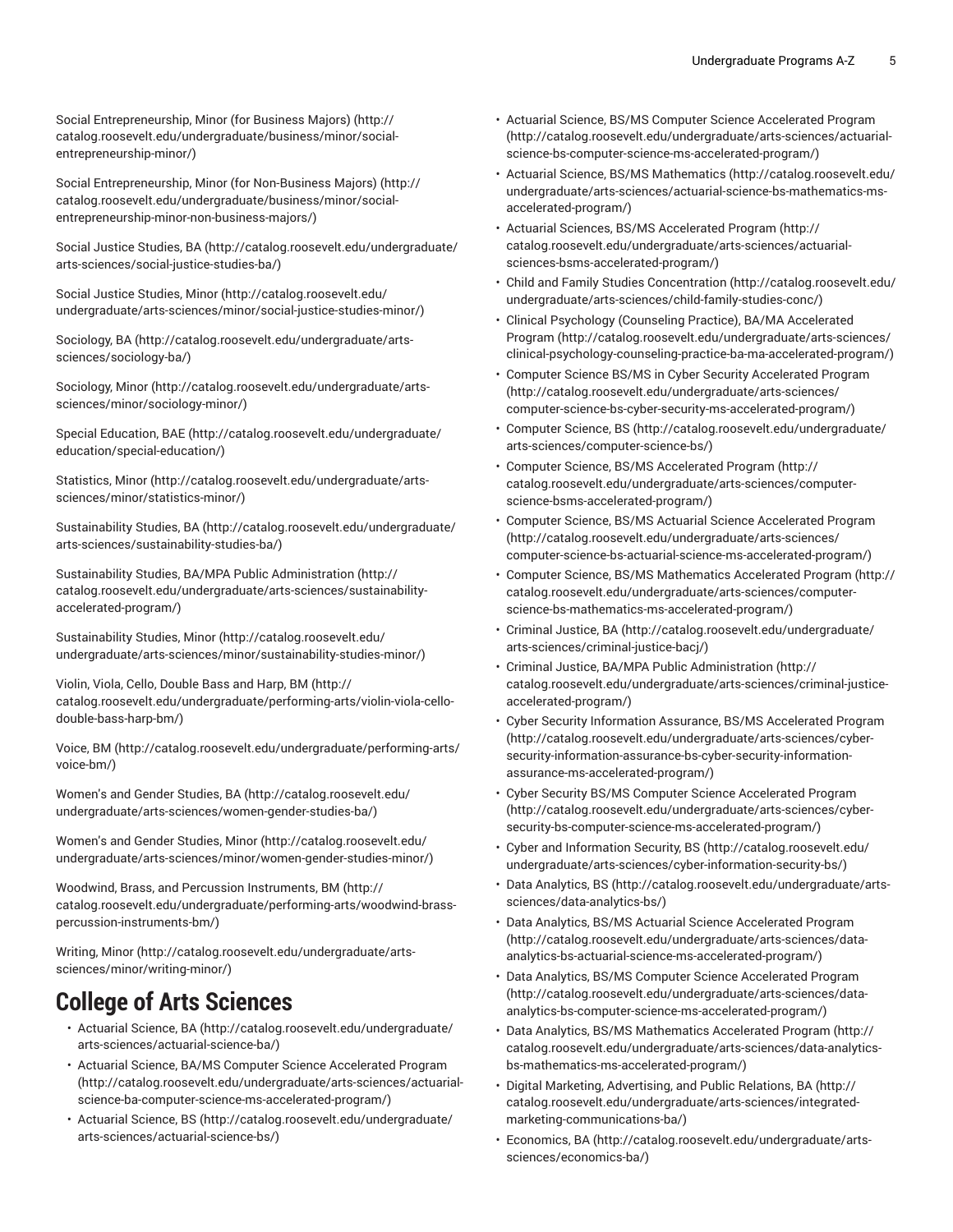- [English Composition](http://catalog.roosevelt.edu/undergraduate/arts-sciences/english-composition/) ([http://catalog.roosevelt.edu/undergraduate/](http://catalog.roosevelt.edu/undergraduate/arts-sciences/english-composition/) [arts-sciences/english-composition/\)](http://catalog.roosevelt.edu/undergraduate/arts-sciences/english-composition/)
- English [Language](http://catalog.roosevelt.edu/undergraduate/arts-sciences/english-language-program/) Program ([http://catalog.roosevelt.edu/](http://catalog.roosevelt.edu/undergraduate/arts-sciences/english-language-program/) [undergraduate/arts-sciences/english-language-program/\)](http://catalog.roosevelt.edu/undergraduate/arts-sciences/english-language-program/)
- [English, BA](http://catalog.roosevelt.edu/undergraduate/arts-sciences/english-ba/) ([http://catalog.roosevelt.edu/undergraduate/arts](http://catalog.roosevelt.edu/undergraduate/arts-sciences/english-ba/)[sciences/english-ba/\)](http://catalog.roosevelt.edu/undergraduate/arts-sciences/english-ba/)
- Forensic Psychology [Concentration \(http://catalog.roosevelt.edu/](http://catalog.roosevelt.edu/undergraduate/arts-sciences/forensic-psychology-concentration/) [undergraduate/arts-sciences/forensic-psychology-concentration/](http://catalog.roosevelt.edu/undergraduate/arts-sciences/forensic-psychology-concentration/))
- [Graphic Design, BA \(http://catalog.roosevelt.edu/undergraduate/arts](http://catalog.roosevelt.edu/undergraduate/arts-sciences/graphic-design-ba/)[sciences/graphic-design-ba/\)](http://catalog.roosevelt.edu/undergraduate/arts-sciences/graphic-design-ba/)
- [History,](http://catalog.roosevelt.edu/undergraduate/arts-sciences/history-ba/) BA ([http://catalog.roosevelt.edu/undergraduate/arts](http://catalog.roosevelt.edu/undergraduate/arts-sciences/history-ba/)[sciences/history-ba/](http://catalog.roosevelt.edu/undergraduate/arts-sciences/history-ba/))
- History, BA to Secondary Education, MA [Accelerated](http://catalog.roosevelt.edu/undergraduate/arts-sciences/history-ba-secondary-education-ma-accelerated-program/) Program [\(http://](http://catalog.roosevelt.edu/undergraduate/arts-sciences/history-ba-secondary-education-ma-accelerated-program/) [catalog.roosevelt.edu/undergraduate/arts-sciences/history-ba](http://catalog.roosevelt.edu/undergraduate/arts-sciences/history-ba-secondary-education-ma-accelerated-program/)[secondary-education-ma-accelerated-program/](http://catalog.roosevelt.edu/undergraduate/arts-sciences/history-ba-secondary-education-ma-accelerated-program/))
- Information [Technology,](http://catalog.roosevelt.edu/undergraduate/arts-sciences/information-technology-ba/) BA [\(http://catalog.roosevelt.edu/](http://catalog.roosevelt.edu/undergraduate/arts-sciences/information-technology-ba/) [undergraduate/arts-sciences/information-technology-ba/\)](http://catalog.roosevelt.edu/undergraduate/arts-sciences/information-technology-ba/)
- Information Technology, BA/MBA [Accelerated](http://catalog.roosevelt.edu/undergraduate/arts-sciences/information-technology-ba-mba-accelerated-program/) Program ([http://](http://catalog.roosevelt.edu/undergraduate/arts-sciences/information-technology-ba-mba-accelerated-program/) [catalog.roosevelt.edu/undergraduate/arts-sciences/information](http://catalog.roosevelt.edu/undergraduate/arts-sciences/information-technology-ba-mba-accelerated-program/)[technology-ba-mba-accelerated-program/](http://catalog.roosevelt.edu/undergraduate/arts-sciences/information-technology-ba-mba-accelerated-program/))
- Information Technology, BA/MS Computer Science [Accelerated](http://catalog.roosevelt.edu/undergraduate/arts-sciences/information-technology-ba-computer-science-ms-accelerated-program/) [Program](http://catalog.roosevelt.edu/undergraduate/arts-sciences/information-technology-ba-computer-science-ms-accelerated-program/) ([http://catalog.roosevelt.edu/undergraduate/arts-sciences/](http://catalog.roosevelt.edu/undergraduate/arts-sciences/information-technology-ba-computer-science-ms-accelerated-program/) [information-technology-ba-computer-science-ms-accelerated](http://catalog.roosevelt.edu/undergraduate/arts-sciences/information-technology-ba-computer-science-ms-accelerated-program/)[program/\)](http://catalog.roosevelt.edu/undergraduate/arts-sciences/information-technology-ba-computer-science-ms-accelerated-program/)
- Information [Technology,](http://catalog.roosevelt.edu/undergraduate/arts-sciences/information-technology-ba-cyber-security-information-assurance-ms-accelerated-program/) BA/MS Cyber Security and Information Assurance [Accelerated](http://catalog.roosevelt.edu/undergraduate/arts-sciences/information-technology-ba-cyber-security-information-assurance-ms-accelerated-program/) Program ([http://catalog.roosevelt.edu/](http://catalog.roosevelt.edu/undergraduate/arts-sciences/information-technology-ba-cyber-security-information-assurance-ms-accelerated-program/) [undergraduate/arts-sciences/information-technology-ba-cyber](http://catalog.roosevelt.edu/undergraduate/arts-sciences/information-technology-ba-cyber-security-information-assurance-ms-accelerated-program/)[security-information-assurance-ms-accelerated-program/\)](http://catalog.roosevelt.edu/undergraduate/arts-sciences/information-technology-ba-cyber-security-information-assurance-ms-accelerated-program/)
- [International Studies, BA \(http://catalog.roosevelt.edu/](http://catalog.roosevelt.edu/undergraduate/arts-sciences/international-studies-ba/) [undergraduate/arts-sciences/international-studies-ba/\)](http://catalog.roosevelt.edu/undergraduate/arts-sciences/international-studies-ba/)
- [Journalism and Media Studies, BA](http://catalog.roosevelt.edu/undergraduate/arts-sciences/journalism-media-ba/) ([http://catalog.roosevelt.edu/](http://catalog.roosevelt.edu/undergraduate/arts-sciences/journalism-media-ba/) [undergraduate/arts-sciences/journalism-media-ba/](http://catalog.roosevelt.edu/undergraduate/arts-sciences/journalism-media-ba/))
- Marketing [Communications,](http://catalog.roosevelt.edu/undergraduate/arts-sciences/integrated-marketing-communications-bams-accelerated-program/) BA/MS Accelerated Program [\(http://](http://catalog.roosevelt.edu/undergraduate/arts-sciences/integrated-marketing-communications-bams-accelerated-program/) [catalog.roosevelt.edu/undergraduate/arts-sciences/integrated](http://catalog.roosevelt.edu/undergraduate/arts-sciences/integrated-marketing-communications-bams-accelerated-program/)[marketing-communications-bams-accelerated-program/](http://catalog.roosevelt.edu/undergraduate/arts-sciences/integrated-marketing-communications-bams-accelerated-program/))
- [Mathematics, BA](http://catalog.roosevelt.edu/undergraduate/arts-sciences/mathematics-ba/) ([http://catalog.roosevelt.edu/undergraduate/arts](http://catalog.roosevelt.edu/undergraduate/arts-sciences/mathematics-ba/)[sciences/mathematics-ba/](http://catalog.roosevelt.edu/undergraduate/arts-sciences/mathematics-ba/))
- [Mathematics,](http://catalog.roosevelt.edu/undergraduate/arts-sciences/mathematics-ba-secondary-education-ma-accelerated-program/) BA to Secondary Education, MA Accelerated Program ([http://catalog.roosevelt.edu/undergraduate/arts-sciences/](http://catalog.roosevelt.edu/undergraduate/arts-sciences/mathematics-ba-secondary-education-ma-accelerated-program/) [mathematics-ba-secondary-education-ma-accelerated-program/\)](http://catalog.roosevelt.edu/undergraduate/arts-sciences/mathematics-ba-secondary-education-ma-accelerated-program/)
- [Mathematics,](http://catalog.roosevelt.edu/undergraduate/arts-sciences/mathematics-ba-computer-science-ms-accelerated-program/) BA/MS Computer Science Accelerated Program ([http://](http://catalog.roosevelt.edu/undergraduate/arts-sciences/mathematics-ba-computer-science-ms-accelerated-program/) [catalog.roosevelt.edu/undergraduate/arts-sciences/mathematics-ba](http://catalog.roosevelt.edu/undergraduate/arts-sciences/mathematics-ba-computer-science-ms-accelerated-program/)[computer-science-ms-accelerated-program/\)](http://catalog.roosevelt.edu/undergraduate/arts-sciences/mathematics-ba-computer-science-ms-accelerated-program/)
- [Mathematics, BS](http://catalog.roosevelt.edu/undergraduate/arts-sciences/mathematics-bs/) ([http://catalog.roosevelt.edu/undergraduate/arts](http://catalog.roosevelt.edu/undergraduate/arts-sciences/mathematics-bs/)[sciences/mathematics-bs/\)](http://catalog.roosevelt.edu/undergraduate/arts-sciences/mathematics-bs/)
- [Mathematics,](http://catalog.roosevelt.edu/undergraduate/arts-sciences/mathematics-bs-computer-science-ms-accelerated-program/) BS/MS Computer Science Accelerated Program ([http://](http://catalog.roosevelt.edu/undergraduate/arts-sciences/mathematics-bs-computer-science-ms-accelerated-program/) [catalog.roosevelt.edu/undergraduate/arts-sciences/mathematics-bs](http://catalog.roosevelt.edu/undergraduate/arts-sciences/mathematics-bs-computer-science-ms-accelerated-program/)[computer-science-ms-accelerated-program/\)](http://catalog.roosevelt.edu/undergraduate/arts-sciences/mathematics-bs-computer-science-ms-accelerated-program/)
- [Mental Health Concentration](http://catalog.roosevelt.edu/undergraduate/arts-sciences/mental-health-concentration/) [\(http://catalog.roosevelt.edu/](http://catalog.roosevelt.edu/undergraduate/arts-sciences/mental-health-concentration/) [undergraduate/arts-sciences/mental-health-concentration/\)](http://catalog.roosevelt.edu/undergraduate/arts-sciences/mental-health-concentration/)
- Neuroscience [Concentration](http://catalog.roosevelt.edu/undergraduate/arts-sciences/neuroscience-concentration/) ([http://catalog.roosevelt.edu/](http://catalog.roosevelt.edu/undergraduate/arts-sciences/neuroscience-concentration/) [undergraduate/arts-sciences/neuroscience-concentration/](http://catalog.roosevelt.edu/undergraduate/arts-sciences/neuroscience-concentration/))
- [Paralegal](http://catalog.roosevelt.edu/undergraduate/arts-sciences/paralegal-studies-ba/) Studies, BA [\(http://catalog.roosevelt.edu/undergraduate/](http://catalog.roosevelt.edu/undergraduate/arts-sciences/paralegal-studies-ba/) [arts-sciences/paralegal-studies-ba/\)](http://catalog.roosevelt.edu/undergraduate/arts-sciences/paralegal-studies-ba/)
- [Philosophy,](http://catalog.roosevelt.edu/undergraduate/arts-sciences/philosophy-ba/) BA ([http://catalog.roosevelt.edu/undergraduate/arts](http://catalog.roosevelt.edu/undergraduate/arts-sciences/philosophy-ba/)[sciences/philosophy-ba/](http://catalog.roosevelt.edu/undergraduate/arts-sciences/philosophy-ba/))
- Political Philosophy [Concentration](http://catalog.roosevelt.edu/undergraduate/arts-sciences/political-philosophy-conc/) ([http://catalog.roosevelt.edu/](http://catalog.roosevelt.edu/undergraduate/arts-sciences/political-philosophy-conc/) [undergraduate/arts-sciences/political-philosophy-conc/](http://catalog.roosevelt.edu/undergraduate/arts-sciences/political-philosophy-conc/))
- Political [Science,](http://catalog.roosevelt.edu/undergraduate/arts-sciences/political-science-ba/) BA [\(http://catalog.roosevelt.edu/undergraduate/](http://catalog.roosevelt.edu/undergraduate/arts-sciences/political-science-ba/) [arts-sciences/political-science-ba/\)](http://catalog.roosevelt.edu/undergraduate/arts-sciences/political-science-ba/)
- Political Science, BA/MPA Public [Administration](http://catalog.roosevelt.edu/undergraduate/arts-sciences/political-science-accelerated-program/) ([http://](http://catalog.roosevelt.edu/undergraduate/arts-sciences/political-science-accelerated-program/) [catalog.roosevelt.edu/undergraduate/arts-sciences/political-science](http://catalog.roosevelt.edu/undergraduate/arts-sciences/political-science-accelerated-program/)[accelerated-program/](http://catalog.roosevelt.edu/undergraduate/arts-sciences/political-science-accelerated-program/))
- [Psychology,](http://catalog.roosevelt.edu/undergraduate/arts-sciences/psychology-ba/) BA ([http://catalog.roosevelt.edu/undergraduate/arts](http://catalog.roosevelt.edu/undergraduate/arts-sciences/psychology-ba/)[sciences/psychology-ba/](http://catalog.roosevelt.edu/undergraduate/arts-sciences/psychology-ba/))
- [Social Justice Studies, BA](http://catalog.roosevelt.edu/undergraduate/arts-sciences/social-justice-studies-ba/) ([http://catalog.roosevelt.edu/](http://catalog.roosevelt.edu/undergraduate/arts-sciences/social-justice-studies-ba/) [undergraduate/arts-sciences/social-justice-studies-ba/](http://catalog.roosevelt.edu/undergraduate/arts-sciences/social-justice-studies-ba/))
- [Sociology,](http://catalog.roosevelt.edu/undergraduate/arts-sciences/sociology-ba/) BA ([http://catalog.roosevelt.edu/undergraduate/arts](http://catalog.roosevelt.edu/undergraduate/arts-sciences/sociology-ba/)[sciences/sociology-ba/\)](http://catalog.roosevelt.edu/undergraduate/arts-sciences/sociology-ba/)
- [Sustainability Studies, BA \(http://catalog.roosevelt.edu/](http://catalog.roosevelt.edu/undergraduate/arts-sciences/sustainability-studies-ba/) [undergraduate/arts-sciences/sustainability-studies-ba/](http://catalog.roosevelt.edu/undergraduate/arts-sciences/sustainability-studies-ba/))
- Sustainability Studies, BA/MPA Public [Administration](http://catalog.roosevelt.edu/undergraduate/arts-sciences/sustainability-accelerated-program/) ([http://](http://catalog.roosevelt.edu/undergraduate/arts-sciences/sustainability-accelerated-program/) [catalog.roosevelt.edu/undergraduate/arts-sciences/sustainability](http://catalog.roosevelt.edu/undergraduate/arts-sciences/sustainability-accelerated-program/)[accelerated-program/](http://catalog.roosevelt.edu/undergraduate/arts-sciences/sustainability-accelerated-program/))
- [Women's](http://catalog.roosevelt.edu/undergraduate/arts-sciences/women-gender-studies-ba/) and Gender Studies, BA [\(http://catalog.roosevelt.edu/](http://catalog.roosevelt.edu/undergraduate/arts-sciences/women-gender-studies-ba/) [undergraduate/arts-sciences/women-gender-studies-ba/](http://catalog.roosevelt.edu/undergraduate/arts-sciences/women-gender-studies-ba/))

### **College of Education**

- Early Childhood [Education,](http://catalog.roosevelt.edu/undergraduate/education/early-childhood/) BAE ([http://catalog.roosevelt.edu/](http://catalog.roosevelt.edu/undergraduate/education/early-childhood/) [undergraduate/education/early-childhood/\)](http://catalog.roosevelt.edu/undergraduate/education/early-childhood/)
- [Education](http://catalog.roosevelt.edu/undergraduate/education/educational-studies-ba/) and Youth Studies, BAE [\(http://catalog.roosevelt.edu/](http://catalog.roosevelt.edu/undergraduate/education/educational-studies-ba/) [undergraduate/education/educational-studies-ba/\)](http://catalog.roosevelt.edu/undergraduate/education/educational-studies-ba/)
- [Elementary](http://catalog.roosevelt.edu/undergraduate/education/elementary/) Education, BAE [\(http://catalog.roosevelt.edu/](http://catalog.roosevelt.edu/undergraduate/education/elementary/) [undergraduate/education/elementary/](http://catalog.roosevelt.edu/undergraduate/education/elementary/))
- Middle School [Education,](http://catalog.roosevelt.edu/undergraduate/education/middlechildhood/) BAE ([http://catalog.roosevelt.edu/](http://catalog.roosevelt.edu/undergraduate/education/middlechildhood/) [undergraduate/education/middlechildhood/\)](http://catalog.roosevelt.edu/undergraduate/education/middlechildhood/)
- Special [Education,](http://catalog.roosevelt.edu/undergraduate/education/special-education/) BAE [\(http://catalog.roosevelt.edu/undergraduate/](http://catalog.roosevelt.edu/undergraduate/education/special-education/) [education/special-education/](http://catalog.roosevelt.edu/undergraduate/education/special-education/))

# **College of Performing Arts**

- [Acting,](http://catalog.roosevelt.edu/undergraduate/performing-arts/acting-bfa/) BFA ([http://catalog.roosevelt.edu/undergraduate/performing](http://catalog.roosevelt.edu/undergraduate/performing-arts/acting-bfa/)[arts/acting-bfa/\)](http://catalog.roosevelt.edu/undergraduate/performing-arts/acting-bfa/)
- BMA Bachelor of Musical Arts Honors [Interdisciplinary](http://catalog.roosevelt.edu/undergraduate/performing-arts/musical-arts-bma/) ([http://](http://catalog.roosevelt.edu/undergraduate/performing-arts/musical-arts-bma/) [catalog.roosevelt.edu/undergraduate/performing-arts/musical-arts](http://catalog.roosevelt.edu/undergraduate/performing-arts/musical-arts-bma/)[bma/\)](http://catalog.roosevelt.edu/undergraduate/performing-arts/musical-arts-bma/)
- Bachelor of Music in Music Education, [Songwriting](http://catalog.roosevelt.edu/undergraduate/performing-arts/music-education-songwriting-production-emphasis-bm/) and Production [Emphasis](http://catalog.roosevelt.edu/undergraduate/performing-arts/music-education-songwriting-production-emphasis-bm/) ([http://catalog.roosevelt.edu/undergraduate/performing](http://catalog.roosevelt.edu/undergraduate/performing-arts/music-education-songwriting-production-emphasis-bm/)[arts/music-education-songwriting-production-emphasis-bm/\)](http://catalog.roosevelt.edu/undergraduate/performing-arts/music-education-songwriting-production-emphasis-bm/)
- [Classical](http://catalog.roosevelt.edu/undergraduate/performing-arts/classical-guitar-bm/) Guitar, BM [\(http://catalog.roosevelt.edu/undergraduate/](http://catalog.roosevelt.edu/undergraduate/performing-arts/classical-guitar-bm/) [performing-arts/classical-guitar-bm/\)](http://catalog.roosevelt.edu/undergraduate/performing-arts/classical-guitar-bm/)
- Jazz or [Contemporary](http://catalog.roosevelt.edu/undergraduate/performing-arts/jazz-instrumentalist-bm/) Music Instrumental, BM [\(http://](http://catalog.roosevelt.edu/undergraduate/performing-arts/jazz-instrumentalist-bm/) [catalog.roosevelt.edu/undergraduate/performing-arts/jazz](http://catalog.roosevelt.edu/undergraduate/performing-arts/jazz-instrumentalist-bm/)[instrumentalist-bm/](http://catalog.roosevelt.edu/undergraduate/performing-arts/jazz-instrumentalist-bm/))
- Jazz or [Contemporary](http://catalog.roosevelt.edu/undergraduate/performing-arts/jazz-piano-bm/) Music Piano, BM ([http://](http://catalog.roosevelt.edu/undergraduate/performing-arts/jazz-piano-bm/) [catalog.roosevelt.edu/undergraduate/performing-arts/jazz-piano](http://catalog.roosevelt.edu/undergraduate/performing-arts/jazz-piano-bm/)[bm/](http://catalog.roosevelt.edu/undergraduate/performing-arts/jazz-piano-bm/))
- Jazz or [Contemporary](http://catalog.roosevelt.edu/undergraduate/performing-arts/jazz-vocalist-bm/) Music Voice, BM ([http://](http://catalog.roosevelt.edu/undergraduate/performing-arts/jazz-vocalist-bm/) [catalog.roosevelt.edu/undergraduate/performing-arts/jazz-vocalist](http://catalog.roosevelt.edu/undergraduate/performing-arts/jazz-vocalist-bm/)[bm/](http://catalog.roosevelt.edu/undergraduate/performing-arts/jazz-vocalist-bm/))
- [Music Composition, BM \(http://catalog.roosevelt.edu/undergraduate/](http://catalog.roosevelt.edu/undergraduate/performing-arts/music-composition-bm/) [performing-arts/music-composition-bm/\)](http://catalog.roosevelt.edu/undergraduate/performing-arts/music-composition-bm/)